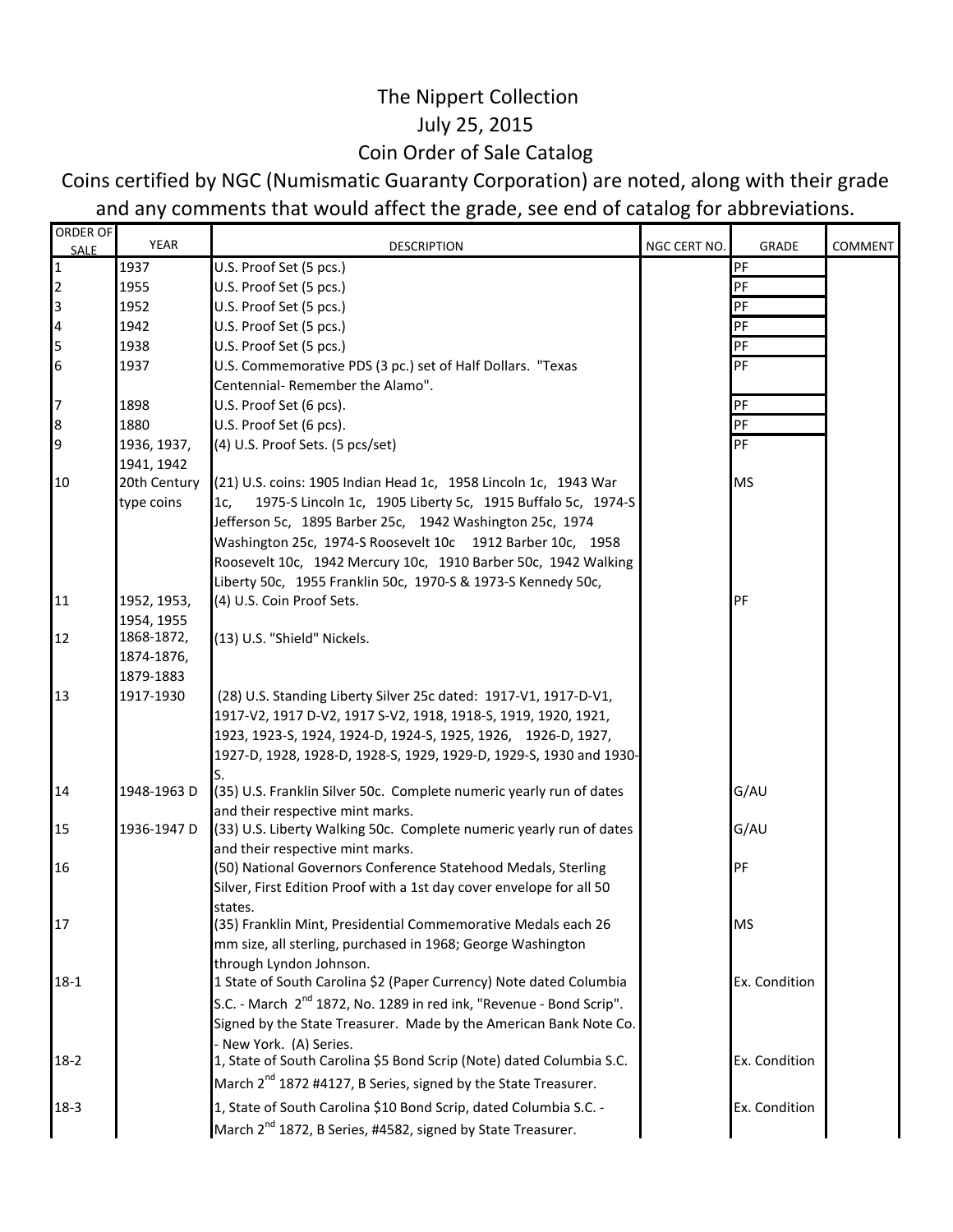| ORDER OF<br>SALE  | <b>YEAR</b> | <b>DESCRIPTION</b>                                                                                                                                                                                                                                                                                  | NGC CERT NO. | <b>GRADE</b>               | <b>COMMENT</b> |
|-------------------|-------------|-----------------------------------------------------------------------------------------------------------------------------------------------------------------------------------------------------------------------------------------------------------------------------------------------------|--------------|----------------------------|----------------|
| $18 - 4$          |             | 1, State of South Carolina \$20 Revenue Bond Scrip, dated Columbia                                                                                                                                                                                                                                  |              | Ex. Condition              |                |
|                   |             | S.C. - March 2 <sup>nd</sup> 1872, A Series, #3508, signed by State Treasurer.                                                                                                                                                                                                                      |              |                            |                |
| $18-5$            |             | 1, State of South Carolina \$50 Revenue Bond Scrip, dated Columbia                                                                                                                                                                                                                                  |              | Ex. Condition              |                |
|                   |             | S.C. - March 2 <sup>nd</sup> 1872, B Series, #3491, signed by State Treasurer.                                                                                                                                                                                                                      |              |                            |                |
| $18-6$            |             | 1, "The South Carolina Railroad Company Fare Ticket". One<br>passenger one dollar. #43861, Charleston - July 1 <sup>st</sup> 1873.                                                                                                                                                                  |              | Ex. Condition              |                |
| $18-7$            |             | 1, "The South Carolina Railroad Company" \$2 Fare Ticket for (2)                                                                                                                                                                                                                                    |              | Ex. Condition              |                |
| $18 - 8$          |             | passengers. Charleston July 1 <sup>st</sup> 1873. #17891.<br>1, "The South Carolina Railroad Company" \$2 Fare Ticket S#1723,<br>signed by the Secretary & President of the Company. Two passenger                                                                                                  |              | Frayed and<br>stained with |                |
|                   |             | ticket. Charleston July 1st 1873.                                                                                                                                                                                                                                                                   |              | folds and<br>tears.        |                |
| 18-9              |             | 1, "The South Carolina Railroad Company" \$5 Fare Ticket, Charleston<br>July 1 <sup>st</sup> 1873. signed by the Co. President. #6190.                                                                                                                                                              |              | Ex. Condition              |                |
| 18-10 &           |             | (2), Office of the South Carolina Railroad. (1) \$1 & (1) \$2 Receivable                                                                                                                                                                                                                            |              |                            |                |
| 11                |             | Payment Notes. Blank dates, Auditor and President signatures.<br>#8507 & #5750. Obsolete. Charleston, S.C.                                                                                                                                                                                          |              |                            |                |
| 18-12             |             | 1, "The State of Georgia" (Confederate) \$50 Bond issued by the<br>Western & Atlantic Railroad. Milledgeville, GA. Series A. January<br>15th 1862. #12104. Signed by Comp. Gen. and Treasurer. Obsolete.                                                                                            |              |                            |                |
| 18-13             |             | G.C.<br>1, Fundable in stocks or bonds of the Confederate States. (1) \$10<br>Note. Richmond. April 6, 1863. #16729. 2nd Series. Payable to the                                                                                                                                                     |              |                            |                |
| 18-14             |             | Bearer. Signed. Obsolete. G.C.<br>1, The City of Omaha \$1 Note payable to the bearer one year after<br>date with interest at 10% per annum. September 10, 1854.<br>Nebraska Territory. Signed by the Recorder and Mayor. #2864.<br>"City property pledged for redemption of these notes." Obsolete |              | Ex. Condition              |                |
| 18-15             |             | 1, New England (Newport) Commercial Bank \$5 Note payable to<br>bearer on demand. Black without signatures or date. Obsolete.                                                                                                                                                                       |              |                            |                |
| 18-16, 17<br>& 18 |             | Series A.<br>1, "Office of the McNeal Coal Co." (A) One dollar note. 1860s - date<br>not completed. Unsigned by Superintendent. Yatesville Colliery.<br>Redeemable for merchandise. (B) \$2 Note #385. Also undated and<br>unsigned. (C.) \$5 Note. #177. Undated and signed.                       |              | Ex. Condition              |                |
| $19-1$            |             | 1, Cincinnati College of Music Mailing envelope with a G.<br>Washington Two Cent stamp. Addressed to "Miss Nellie Van<br>Vorhees" 100 Broadway City. Canceled with date stamp April 28 (63                                                                                                          |              | Good<br>Condition          |                |
| $19-2$            |             | & 85 on face).<br>1, 1880 Series U.S. \$20 Note. Marked Washington D.C. Red Seal.<br>James Wyatt Treasurer. #A1800778 Large Bill. Hamilton pictured                                                                                                                                                 |              | Ex. Condition              |                |
| $19-3$            |             | looking to the right.<br>1, U.S. \$5 Bill Treasury Note. 1891 Series. Ellis Roberts Treasurer.<br>#B16018610*. Thomas (General) pictured. Legal Tender Act July 14,                                                                                                                                 |              | Ex. Condition              |                |
| $19 - 4$          |             | 1890. Large Note.<br>1, Revenue Bond Scrip State of South Carolina \$20 Payment Note<br>#1049. Act of March 2 <sup>nd</sup> 1872 signed by State Treasurer. B Series.                                                                                                                               |              | Ex. Condition              |                |
| $19 - 5$          |             | 1, State of South Carolina \$10 Revenue Bond Scrip. #1952.<br>Columbia, S.C. March 2 <sup>nd</sup> 1872.                                                                                                                                                                                            |              | Ex. Condition              |                |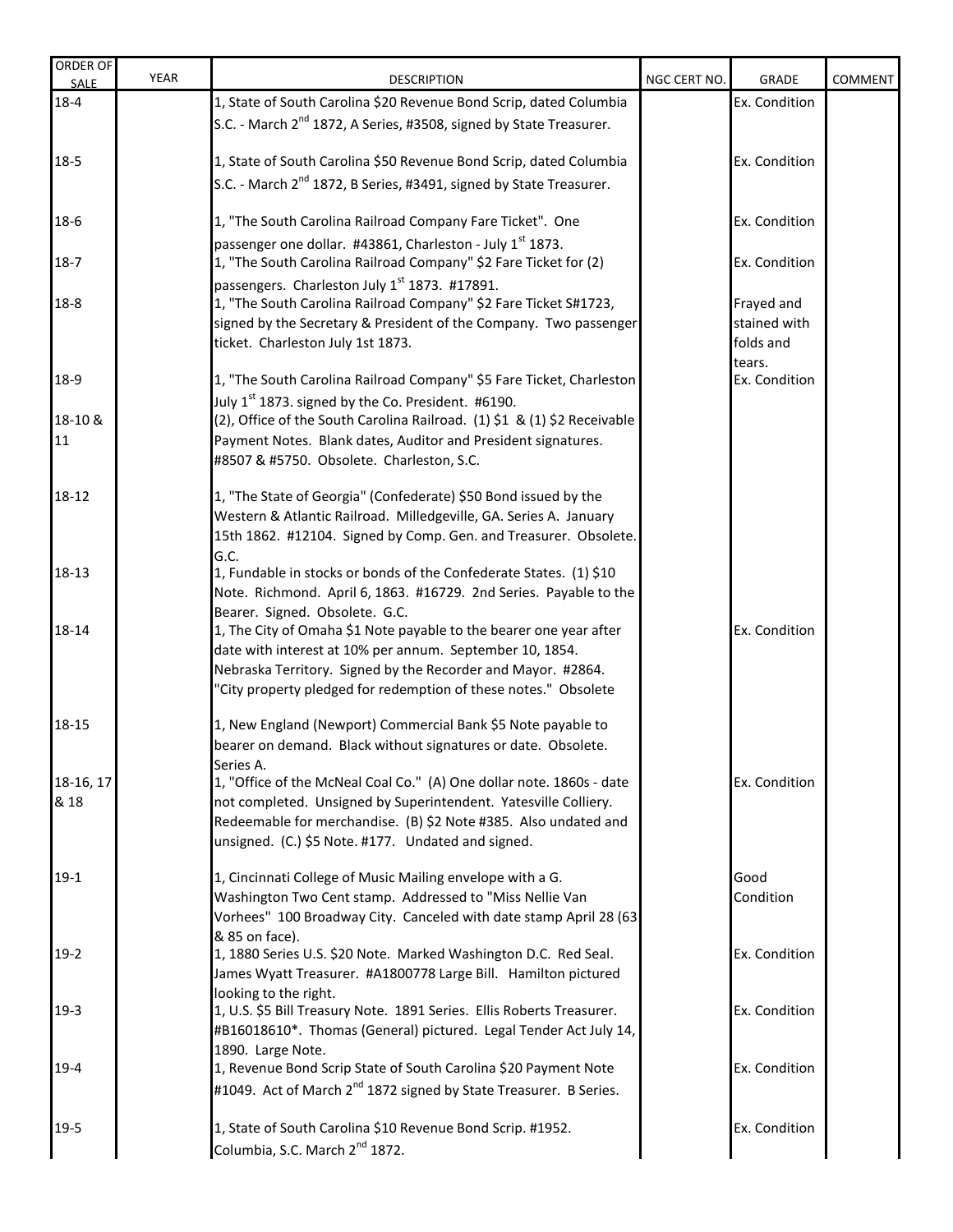| ORDER OF<br>SALE | <b>YEAR</b> | <b>DESCRIPTION</b>                                                             | NGC CERT NO. | GRADE                 | <b>COMMENT</b> |
|------------------|-------------|--------------------------------------------------------------------------------|--------------|-----------------------|----------------|
| $19-6$           |             | 1, U.S. \$1 Silver Currency Note. Washington D.C. Payable to Bearer            |              | Ex. Condition         |                |
|                  |             | on Demand. Department Series 1886. S#B62630841.                                |              |                       |                |
| $19-7$           |             | 1, U.S. \$1 Note. 1875 Series. Pay to the Bearer. Washington D.C. S#           |              | Ex. Condition         |                |
|                  |             | K2882100E. Signed/stamped signatures. Columbian Bank Note Co.                  |              |                       |                |
| $19-8$           |             | 1, U.S. \$1 Note. 1923 Series. Red mark/stamp and S#A53438292B.                |              | Ex. Condition         |                |
| 19-9 &           |             | 2, U.S. \$1 Note. 1929 Series. Marked "The Atlas National Bank of              |              | Good & Ex.            |                |
| 10               |             | Cincinnati, Ohio will pay to the Bearer on Demand Ten Dollars".                |              | Condition             |                |
|                  |             | S#A00245EA and A001157. Also black (stamped) numbered                          |              |                       |                |
|                  |             | vertically 3639. Also marked National Currency.                                |              |                       |                |
| 19-11            |             | 1, U.S. National Currency Ten Dollar Note. 1929. Series Printed on             |              | Very Good             |                |
|                  |             | face to left, First National Bank of Cincinnati, Ohio. S#D002998A.             |              | Condition             |                |
|                  |             | Signed. Also stamped vertically #24. V.G.C.                                    |              |                       |                |
| 19-12            |             | 1, U.S. National Currency \$5 Note. S#A085220. Vertically stamped              |              |                       |                |
|                  |             | with #906. Marked on left face side "First National Bank and Trust             |              |                       |                |
|                  |             | Company of Lexington, Kentucky". 1929 Series.                                  |              |                       |                |
| $20 - 1$         |             | 1, 1776 Maryland 1/9 Dollar State Currency paper note. August 14 <sup>th</sup> |              | Good                  |                |
|                  |             | 1776. Hand signed. Serial # illegible. 2% x 31/2                               |              | Condition             |                |
| $20-2$           |             | 1, 1776 Maryland 1/3 Dollar State Currency paper note. Same date               |              | Good                  |                |
|                  |             | and size as DB-64/1. Signed. Hand written, S# illegible.                       |              | Condition             |                |
| $20-3$           |             | 1, 1776 Maryland 1/2 Dollar State Currency paper note with illegible           |              | <b>Fair Condition</b> |                |
|                  |             | S#.                                                                            |              |                       |                |
| $20 - 4$         |             | 1, 1776 Maryland 2/3 Dollar State Currency paper note. Same size               |              | <b>Fair Condition</b> |                |
|                  |             | as DB-64/1. Illegible signature and Serial #.                                  |              |                       |                |
| $20 - 5$         |             | 1, 1776 Maryland 2/3 Dollar State Currency paper note. Signed.                 |              | Good                  |                |
|                  |             | Illegible signature and Serial #. "Annapolis" marked on back and               |              | Condition             |                |
|                  |             | "Equal to three shilling sterling".                                            |              |                       |                |
| $20-6$           |             | 1, 1786 Rhode Island "3 Shillings" State Currency paper note. Serial           |              | Very Good             |                |
|                  |             | #9404. Signed. Printed by "Southwick and Barber". "Death to                    |              | Condition             |                |
|                  |             | Counterfeit" on back.                                                          |              |                       |                |
| $20 - 7$         |             | 1, 1775 Pennsylvania 3 Pence State Currency paper note. S#8105.                |              | Good                  |                |
|                  |             | Faded signature. G.C.                                                          |              | Condition             |                |
| $20 - 8$         |             | 1, 1777 Pennsylvania 4 Pence State Currency paper note. S#51364.               |              | Fair-Good             |                |
|                  |             | Faded signature. "To Counterfeit is Death" on back.                            |              | Condition             |                |
| $20-9$           |             | 1, 1775 Pennsylvania 4 Pence State Currency paper note. S#3574.                |              | Very Good             |                |
|                  |             | Strong signature. Printed by Hall & Seilers.                                   |              | Condition             |                |
| $20 - 10$        |             | 1, 1775 Pennsylvania State Currency 6 Pence paper note. S#3661.                |              |                       |                |
|                  |             | Strong signature.                                                              |              |                       |                |
| $20 - 11$        |             | 1, 1777 Pennsylvania State Currency 6 Pence paper note. Reworked               |              |                       |                |
|                  |             | S#869437. Faded signature. Printed by John Dunlap.                             |              |                       |                |
| $20 - 12$        |             | 1, 1775 Pennsylvania State Currency 9 Pence paper note. Illegible S#           |              | Fair-Good             |                |
|                  |             | and signature. Printed by Hall & Co.                                           |              | Condition             |                |
| $20-13$          |             | 1 lot, Ephemera including: (2) European postcards with postage, (1)            |              | Fair-Good             |                |
|                  |             | 1970 Bengals 9/20/70 envelope, (1) early envelope addressed to                 |              | Condition             |                |
|                  |             | "Mrs. Mary A Roney", (1) State of Florida Fifty Cent paper note                |              |                       |                |
|                  |             | dated February 2, 1863 & signed and (1) Canadian Two Cents                     |              |                       |                |
|                  |             | registered canceled stamp.                                                     |              |                       |                |
| 21               | 1936        | Cincinnati Musical Center Golden Anniversary Commemorative (3                  |              | <b>UNC</b>            |                |
|                  |             | pc) 50c set depicting: (1) 1936 P Stephen Foster, (1) 1936 D Woman             |              |                       |                |
|                  |             | holding Lyre and (1) 1936 S Woman holding Lyre.                                |              |                       |                |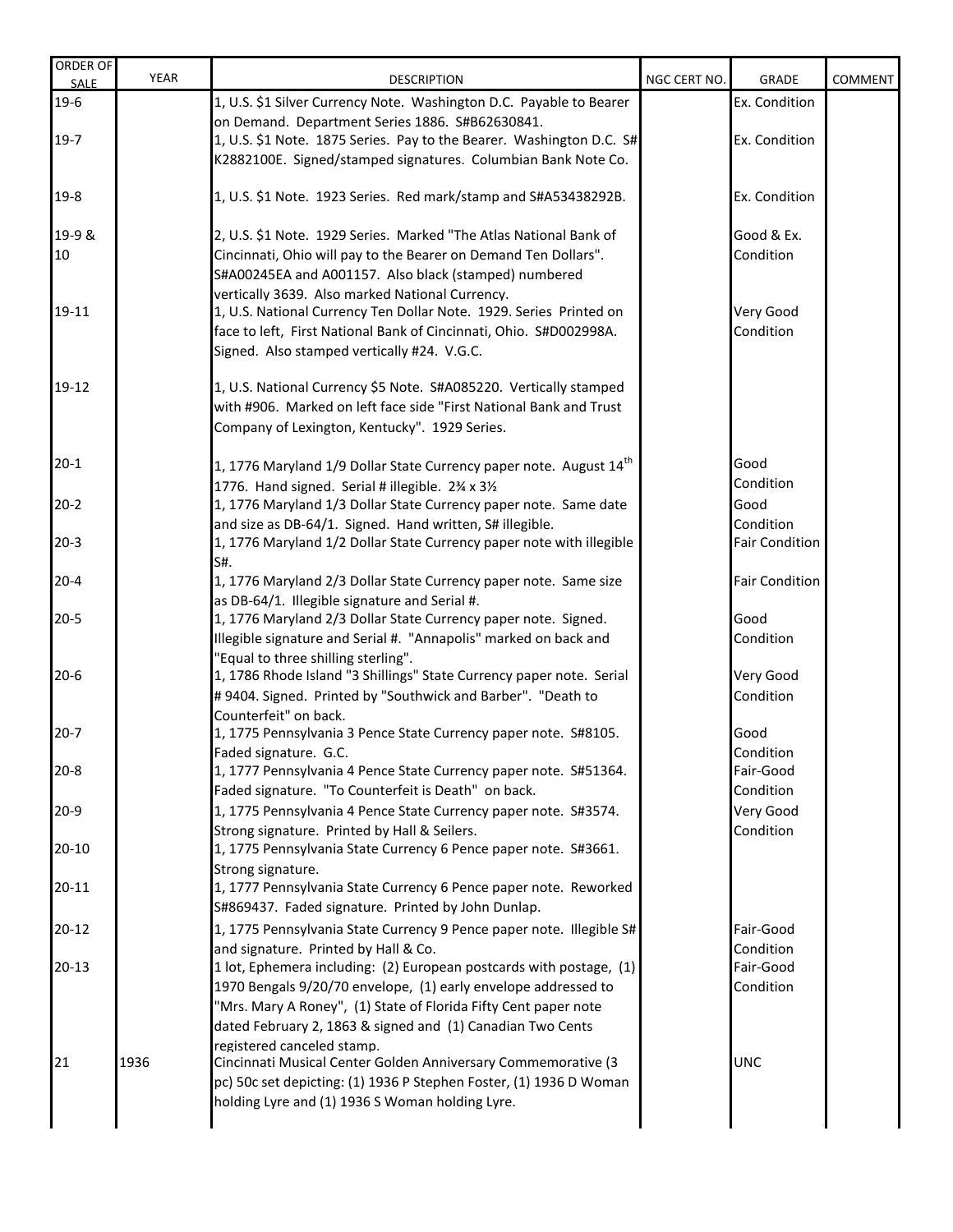| <b>ORDER OF</b><br><b>SALE</b> | <b>YEAR</b>  | <b>DESCRIPTION</b>                                                     | NGC CERT NO.           | GRADE         | COMMENT    |
|--------------------------------|--------------|------------------------------------------------------------------------|------------------------|---------------|------------|
| 22                             | 1936         | Cincinnati Musical Center Golden Anniversary Commemorative (3          |                        | <b>UNC</b>    |            |
|                                |              | pc) 50c set depicting: (1) 1936 P Stephen Foster, (1) 1936 D Woman     |                        |               |            |
|                                |              | holding Lyre and (1) 1936 S Woman holding Lyre.                        |                        |               |            |
| 23                             | 1936         | Cincinnati Musical Center Golden Anniversary Commemorative (3          |                        | <b>UNC</b>    |            |
|                                |              | pc) 50c set depicting: (1) 1936 P Stephen Foster, (1) 1936 D Woman     |                        |               |            |
|                                |              | holding Lyre and (1) 1936 S Woman holding Lyre.                        |                        |               |            |
| 24                             | 1936         | Cincinnati Musical Center Golden Anniversary Commemorative (3          |                        | <b>UNC</b>    |            |
|                                |              | pc) 50c set depicting: (1) 1936 P Stephen Foster, (1) 1936 D Woman     |                        |               |            |
|                                |              | holding Lyre and (1) 1936 S Woman holding Lyre.                        |                        |               |            |
| 25                             | 1936         | Cincinnati Musical Center Golden Anniversary Commemorative (3          |                        | <b>UNC</b>    |            |
|                                |              | pc) 50c set depicting: (1) 1936 P Stephen Foster, (1) 1936 D Woman     |                        |               |            |
|                                |              | holding Lyre and (1) 1936 S Woman holding Lyre.                        |                        |               |            |
|                                |              |                                                                        |                        |               |            |
| 26                             | 1936         | (2) Cleveland Centennial - Great Lakes Exposition Commemorative        |                        |               |            |
|                                |              | <b>Half Dollars.</b>                                                   |                        |               |            |
| 27                             | 1936         | (2) Cleveland Centennial - Great Lakes Exposition Commemorative        |                        |               |            |
|                                |              | Half Dollars.                                                          |                        |               |            |
| 28                             | 1883 CC      | U.S. \$1S Morgan                                                       |                        |               |            |
| 29                             | 1922         | U.S. \$1S Peace                                                        |                        | AU            |            |
| 30                             | 1891         | U.S. \$1S Morgan                                                       |                        | EF-40 / AU-50 |            |
|                                |              |                                                                        |                        |               |            |
| 31                             | 1894 O       | U.S. \$1S Morgan                                                       |                        | $VG-8$        |            |
| 32                             | 1934, 1934 D | U.S. \$1S Peace                                                        |                        | $VF-20$       |            |
| 33                             | 1935, 1935 S | U.S. \$1S Peace                                                        |                        | VF-20 / EF-40 |            |
| 34                             | 1921         | U.S. \$1S Morgan                                                       |                        | AU-50 / MS-   |            |
|                                |              |                                                                        |                        | 60            |            |
| 35                             | Album        | (34) U.S. \$1S Morgan (1 of each year noted): 1878 with 8 tail         |                        | VG-F          |            |
|                                |              | feathers, 1878 with 7 over 8 tail feathers, 1878 with 7 tail feathers, |                        |               |            |
|                                |              | 1878-CC, 1878-S, 1879, 1879-O, 1879-S, 1880, 1880-CC, 1880-O,          |                        |               |            |
|                                |              | 1880-S, 1881, 1881-CC, 1881-O, 1881-S, 1882, 1882-CC, 1882-O,          |                        |               |            |
|                                |              | 1882-S, 1883, 1883-CC, 1883-O, 1883-S, 1884, 1884-CC, 1884-O,          |                        |               |            |
| 36                             | Album        | (28) U.S. Morgan S\$1 dated: 1878 with 7 tail feathers, 1878-CC, 1878- |                        |               |            |
|                                |              | S, 1879,<br>1879-O, 1879-S, 1880, 1880-O, 1880-S, 1881, 1881-CC,       |                        |               |            |
|                                |              | 1881-O, 1881-S, 1882, 1882-O, 1882-S, 1883, 1883-CC, 1883-O, 1883-     |                        |               |            |
|                                |              | S, 1884, 1884-CC, 1884-O, 1884-S, 1885, 1885-S, 1885-O and 1886.       |                        |               |            |
|                                |              |                                                                        |                        |               |            |
| 37                             | Album        | (26) U.S. Morgan S\$1 dated: 1887, 1887-O, 1887-S, 1888, 1888-O,       |                        |               |            |
|                                |              | 1888-S, 1889, 1889-O, 1889-S, 1890, 1890-O, 1890-S, 1891, 1891-CC,     |                        |               |            |
|                                |              | 1891-0, 1891-S, 1892, 1892-CC, 1892-O, 1892-S, 1893, 1894, 1894-       |                        |               |            |
| 38                             | Album        | (13) U.S. Morgan S\$1 dated: 1887, 1887-O, 1888, 1888-O, 1889,         |                        |               |            |
|                                |              | 1889-0, 1890, 1890-0, 1891, 1891-0, 1892-0, 896, 1896-0.               |                        |               |            |
| 39                             | Album        | (22) U.S. Morgan S\$1 dated: 1897, 1897-S, 1898, 1898-O, 1898-S,       |                        |               |            |
|                                |              | 1899, 1899-O, 1900, 1900-O, 1900-S, 1901, 1901-O, 1902, 1902-O,        |                        |               |            |
|                                |              | 1902-S, 1903, 1903-O, 1904, 1904-O, 1921, 1921-D, 1921-S               |                        |               |            |
|                                |              |                                                                        |                        |               |            |
| 40                             | Album        | (12) U.S. Morgan S\$1: dated 1897, 1898-O, 1899-O, 1900, 1900-O,       |                        |               |            |
|                                |              | 1901-O, 1902-O, 1904, 1904-O, 1921, 1921-D, 1921-S.                    |                        |               |            |
| 41                             | Sheet        | (18) U.S. Peace S\$1 dtd: 1922, 1922-D, 1922-S, 1923, 1923-D, 1923-S,  |                        |               |            |
|                                |              | 1924, 1924-S, 1925, 1926, 1926-D, 1926-S, 1927, 1928, 1934, 1934-      |                        |               |            |
| 42                             | Album        | (15) U.S. Peace S\$1 dated: 1922, 1922-D, 1922-S, 1923, 1923-D, 1923-  |                        |               |            |
|                                |              | S, 1924, 1925, 1926, 1926-D, 1926-S, 1934, 1935, 1935-S. Marked        |                        |               |            |
|                                |              | Volume 26.                                                             |                        |               |            |
| $42-A$                         | 1794         | U.S. 1C, Liberty Cap, S-70, HEAD OF 95                                 | 2660686-001 AU DETAILS |               | <b>BUR</b> |
| $42 - B$                       | 1794         | U.S. 1C, Liberty Cap, S-56, HEAD OF 94                                 | 2660686-002 VF DETAILS |               | <b>BUR</b> |
| $42-C$                         | 1794         | U.S. 1C, Liberty Cap, S-42, HEAD OF 94                                 | 2660686-003 VF 35 BN   |               |            |
| $42-D$                         | 1794         | U.S. 1C, Liberty Cap, S-25, HEAD OF 94                                 | 2660686-004 VF 35 BN   |               |            |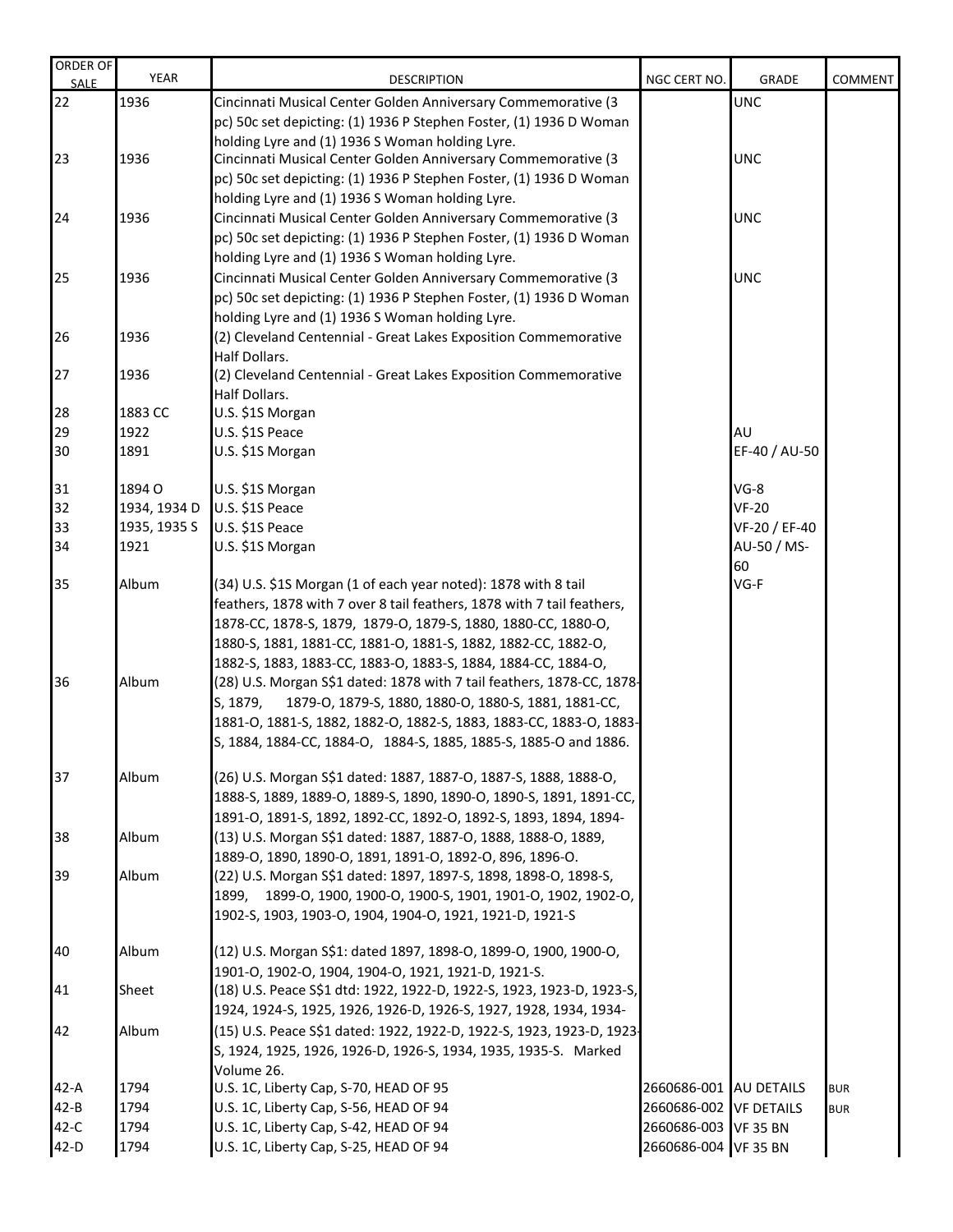| ORDER OF    | <b>YEAR</b> | <b>DESCRIPTION</b>                            | NGC CERT NO.           | GRADE                    | <b>COMMENT</b>    |
|-------------|-------------|-----------------------------------------------|------------------------|--------------------------|-------------------|
| <b>SALE</b> |             |                                               |                        |                          |                   |
| $42-E$      | 1794        | U.S. 1C, Liberty Cap, S-31, HEAD OF 94        | 2660686-005 VF DETAILS |                          | <b>BUR</b>        |
| $42-F$      | 1794        | U.S. 1C, Liberty Cap, S-41, HEAD OF 94        | 2660686-006 XF DETAILS |                          | EN D              |
| $42-G$      | 1794        | U.S. 1C, Liberty Cap, S-47, HEAD OF 94        | 2660686-007 VF 30 BN   |                          |                   |
| 42-H        | 1794        | U.S. 1C, Liberty Cap, S-51, HEAD OF 94        | 2660686-008 VF DETAILS |                          | TL.               |
| $42 - 1$    | 1794        | U.S. 1C, Liberty Cap, S-52, HEAD OF 94        | 2660686-009 VF DETAILS |                          | EN D              |
| $42-J$      | 1794        | U.S. 1C, Liberty Cap, S-54, HEAD OF 94        | 2660686-010 XF DETAILS |                          | <b>SCR</b>        |
| $42-K$      | 1794        | U.S. 1C, Liberty Cap, S-57, HEAD OF 94        | 2660686-011 VF DETAILS |                          | IM CL             |
| $42-L$      | 1794        | U.S. 1C, Liberty Cap, S-24, HEAD OF 94        | 2660686-012 AU 53 BN   |                          |                   |
| 42-M        | 1796        | U.S. 1C, Draped Bust, S-108, REV OF 94        | 2660686-013 XF DETAILS |                          | OBV TL            |
| 42-N        | 1796        | U.S. 1C, Liberty Cap, S-89,                   | 2661037-001 VF 35 BN   |                          |                   |
| $42-0$      | 1798        | U.S. 1C, Draped Bust, S-160, 1st Hair.        | 2660686-014 AU DETAILS |                          | SCR               |
| $42-P$      | 1798        | U.S. 1C, Draped Bust, S-153, 1st Hair         | 2660686-015 XF 45 BN   |                          |                   |
| $42 - Q$    | 1798        | U.S. 1C, Draped Bust, S-175, 2nd Hair         | 2660686-016 VF DETAILS |                          | IM CL             |
| $42-R$      | 1798        | U.S. 1C, Draped Bust, S-146, 1st Hair         | 2660686-017 VF DETAILS |                          | EN D              |
| $42-S$      | 1798        | U.S. 1C, Draped Bust, S-165, 2nd Hair         | 2660686-018 XF DETAILS |                          | EN D              |
| $42 - T$    | 1798        | U.S. 1C, Draped Bust, S-166, 2nd Hair.        | 2660686-019 VF 35 BN   |                          |                   |
| 42-U        | 1799        | U.S. 1C, Draped Bust, S-189,                  | 2661038-001 F 15 BN    |                          |                   |
| $42-V$      | 1801        | U.S. 1C, Draped Bust, S-215                   | 2660687-001 VF DETAILS |                          | IM CL             |
| 42-W        | 1802        | U.S. 1C, Draped Bust, S-225                   | 2660687-002 AU 53 BN   |                          |                   |
| $42-X$      | 1802        | U.S. 1C, Draped Bust, S-227                   | 2660687-003 AU DETAILS |                          | <b>BUR</b>        |
| 42-Y        | 1802        | U.S. 1C, Draped Bust, S-240                   | 2660687-004 VF 30 BN   |                          |                   |
| $42 - Z$    | 1802        | U.S. 1C, Draped Bust, S-230                   | 2660687-005 VF DETAILS |                          | <b>BUR</b>        |
| 42-AA       | 1802        | U.S. 1C, Draped Bust, S-234                   | 2660687-006 VF 30 BN   |                          |                   |
| $42 - AB$   | 1803        | U.S. 1C, Draped Bust, S-259, SM DATE, LG FRAC | 2660687-007 VF 30 BN   |                          |                   |
| 42-AC       | 1803        | U.S. 1C, Draped Bust, S-248 SM DATE, SM FRAC  | 2660687-008 VF DETAILS |                          | <b>BUR</b>        |
| 42AD        | 1803        | U.S. 1C, Draped Bust, S-244, SM DATE, SM FRAC | 2660687-009 VF DETAILS |                          | <b>BENT</b>       |
| 42-AE       | 1803        | U.S. 1C, Draped Bust, S-258, SM DATE, LG FRAC | 2660687-010 XF 40 BN   |                          |                   |
| 42-AF       | 1804        | U.S. 1C, Draped Bust, S-266c                  | 2661037-002 VF 25 BN   |                          |                   |
| 42-AG       | 1807/6      | U.S. 1C, Draped Bust, S-273, LARGE 7          | 2660687-011 XF 45 BN   |                          |                   |
| 42AH        | 1814        | U.S. 1C, Classic Head, S-294, Crosslet 4.     | 2660687-012 VF DETAILS |                          | EN D              |
| 42-AI       | 1807        | U.S. 1C, Draped Bust, S-275, LARGE FRACTION   | 2660687-013 XF DETAILS |                          | IM CL             |
| 42-AJ       | 1807        | U.S. 1C, Draped Bust, S-274, SMALL FRACTION   | 2660687-014 F 15 BN    |                          |                   |
| 42-AK       | 1794        | U.S. 1C, Liberty Cap, S-49, HEAD OF 94        | 2660687-015 VF 35 BN   |                          |                   |
| 42-AL       | 1794        | U.S. 1C, Liberty Cap, S-65, HEAD OF 94        | 2660687-016 VF 35 BN   |                          |                   |
| 42-AM       | 1794        | U.S. 1C, Liberty Cap, S-28, HEAD OF 94        | 2660687-017 AU 50 BN   |                          |                   |
| 42-AN       | 1794        | U.S. 1C, Liberty Cap, S-22, HEAD OF 94        | 2660687-018 VF DETAILS |                          | IM CL             |
| 42-AO       | 1794        | U.S. 1C, Liberty Cap, S-44, HEAD OF 94        | 2660687-019 AU 53 BN   |                          |                   |
| 42-AP       | 1794        | U.S. 1C, Liberty Cap, S-26, HEAD OF 94        | 2660688-001 XF DETAILS |                          | RIM DAMAGE        |
| 42-AQ       | 1794        | U.S. 1C, Liberty Cap, S-55, HEAD OF 94        | 2660688-002 XF 45 BN   |                          |                   |
| 42-AR       | 1794        | U.S. 1C, Liberty Cap, S-19a, HEAD OF 93       | 2661037-007 VF DETAILS |                          | EN <sub>D</sub>   |
| 42-AS       | 1794        | U.S. 1C, Liberty Cap, S-27, HEAD OF 94        | 2660688-003 VF DETAILS |                          | TL.               |
| 42-AT       | 1794        | U.S. 1C, Liberty Cap, S-17a, HEAD OF 93       |                        | 2660688-004 FINE DETAILS | <b>BUR</b>        |
| 42-AU       | 1794        | U.S. 1C, Liberty Cap, S-69, HEAD OF 95        | 2660688-005 XF 45 BN   |                          |                   |
| 42-AV       | 1794        | U.S. 1C, Liberty Cap, S-71, HEAD OF 95        | 2660688-006 VF DETAILS |                          | <b>REV SP REM</b> |
| 42-AW       | 1794        | U.S. 1C, Liberty Cap, S-63, HEAD OF 94        | 2661037-003 VF 35 BN   |                          |                   |
| $42 - AX$   | 1803        | U.S. 1C, Draped Bust, S-243, NO STEMS         | 2660688-007 XF DETAILS |                          | IM CL             |
| 42-AY       | 1796        | U.S. 1C, Draped Bust, S-115, REV OF 97        | 2660688-008 VF DETAILS |                          | EN D              |
| 42-AZ       | 1803        | U.S. 1C, Draped Bust, S-262, SM DATE, SM FRAC | 2660688-009 XF 45 BN   |                          |                   |
| 42-BA       | 1802        | U.S. 1C, Draped Bust, S-239.                  | 2660688-010 AU DETAILS |                          | <b>REV SCR</b>    |
| $42-BB$     | 1797        | U.S. 1C, Draped Bust, S-142, REV OF 97 STEMS  | 2660688-011 XF DETAILS |                          | EN D              |
| 42-BC       | 1798        | U.S. 1C, Draped Bust, S-183, 2nd Hair.        | 2660688-012 VF 20 BN   |                          |                   |
| 43          | 1878 S      | (8) U.S. S\$1 Morgan                          |                        | EF/AU                    |                   |
| 44          | 1878 S      | (8) U.S. S\$1 Morgan                          |                        | EF/AU                    |                   |
| 45          | 1878 S      | (4) U.S. S\$1 Morgan                          |                        | EF/AU                    |                   |
| 46          | 1880 S      | (4) U.S. S\$1 Morgan                          |                        | EF/AU                    |                   |
| 47          | 1880 S      | (2) U.S. S\$1 Morgan                          |                        | EF/AU                    |                   |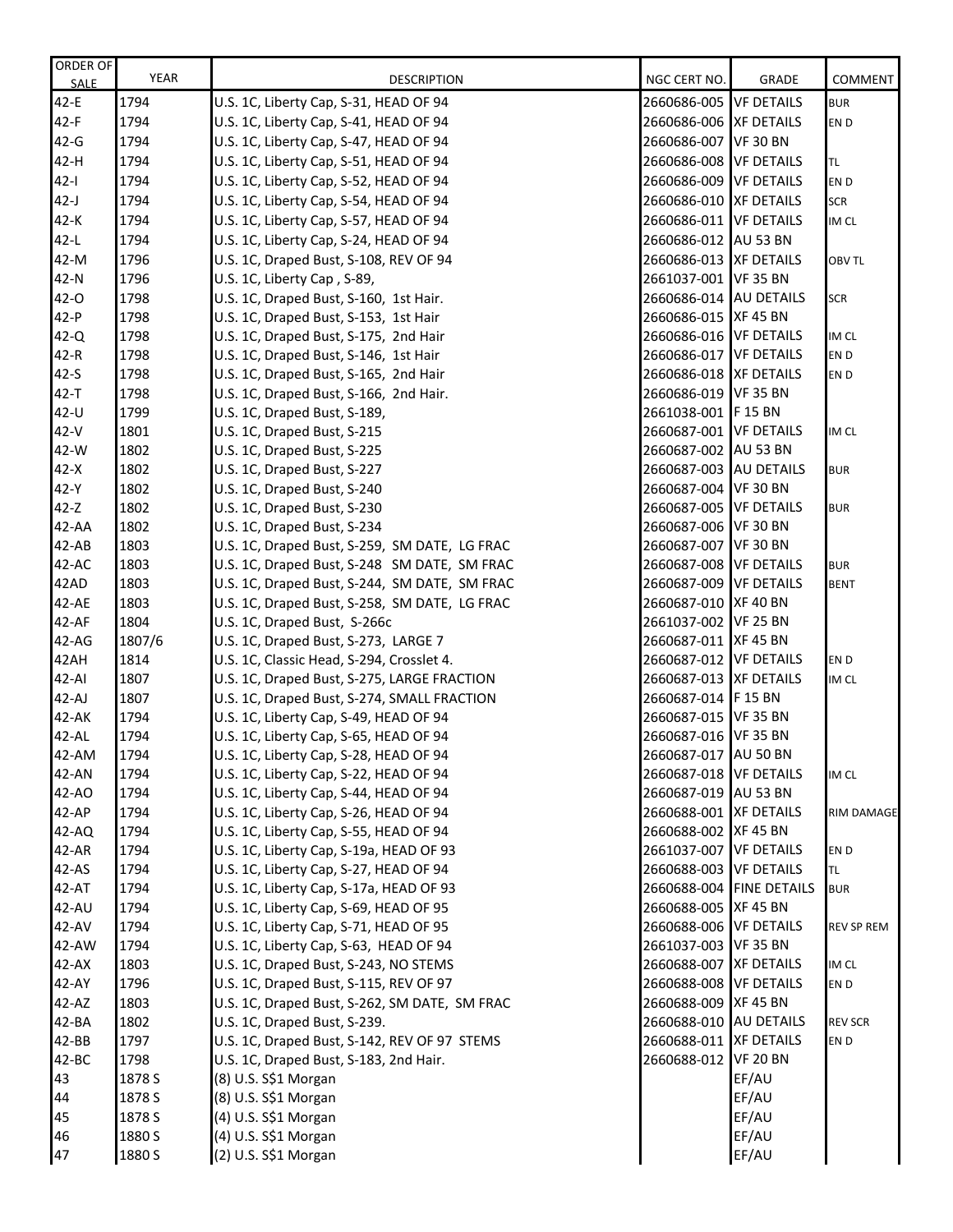| ORDER OF<br><b>SALE</b> | <b>YEAR</b>  | <b>DESCRIPTION</b>                                             | NGC CERT NO.         | <b>GRADE</b>             | <b>COMMENT</b> |
|-------------------------|--------------|----------------------------------------------------------------|----------------------|--------------------------|----------------|
| 48                      | 1881         | (8) U.S. S\$1 Morgan                                           |                      | EF/AU                    |                |
| 49                      | 1881         | (8) U.S. S\$1 Morgan                                           |                      | EF/AU                    |                |
| 50                      | 1881         | (4) U.S. S\$1 Morgan                                           |                      | EF/AU                    |                |
| 51                      | 1881 S       | (8) U.S. S\$1 Morgan                                           |                      | EF/AU                    |                |
| 52                      | 1881 S       | (8) U.S. S\$1 Morgan                                           |                      | EF/AU                    |                |
| 53                      | 1881 S       | (4) U.S. S\$1 Morgan                                           |                      | EF/AU                    |                |
| 54                      | 1882 S       | (8) U.S. S\$1 Morgan                                           |                      | EF/AU                    |                |
| 55                      | 1882 S       | (8) U.S. S\$1 Morgan                                           |                      | EF/AU                    |                |
| 56                      | 1881 S       | (4) U.S. S\$1 Morgan                                           |                      | EF/AU                    |                |
| 57                      | 1884 O       | (8) U.S. S\$1 Morgan                                           |                      | EF/AU                    |                |
| 58                      | 1884 O       | (8) U.S. S\$1 Morgan                                           |                      | EF/AU                    |                |
| 59                      | 1884 O       | (4) U.S. S\$1 Morgan                                           |                      | EF/AU                    |                |
| 60                      | <b>MULTI</b> | (7) U.S. S\$1 Morgan (2) 1886, (4) 1889, 1890                  |                      | EF/AU                    |                |
| 61                      | 1896         | (7) U.S. S\$1 Morgan                                           |                      | EF/AU                    |                |
| 62                      | <b>MULTI</b> | (8) U.S. S\$1 Morgan (3) 1884 O, 1885, 1885-O, (2) 1886, 1889  |                      | EF/AU                    |                |
| 63                      | <b>MULTI</b> | (6) U.S. S\$1 Morgan dated: (3) 1897, 1899-O, 1900 and 1900-O. |                      | EF/AU                    |                |
| 64                      | 1904 O       | (4) U.S. S\$1 Morgan.                                          |                      | EF/AU                    |                |
| 65                      | 1896         | (8) U.S. S\$1 Morgan.                                          |                      | EF/AU                    |                |
| 66                      | 1896         | (8) U.S. S\$1 Morgan                                           |                      | EF/AU                    |                |
| 67                      | 1896         | (4) U.S. S\$1 Morgan                                           |                      | EF/AU                    |                |
| 68                      | 1898 O       | (8) U.S. S\$1 Morgan                                           |                      | EF/AU                    |                |
| 69                      | 1904 O       | (8) U.S. S\$1 Morgan                                           |                      | EF/AU                    |                |
| 70                      | <b>MULTI</b> | (4) U.S. S\$1 Morgan dated (2) 1898-O and (2) 1904-O.          |                      | EF/AU                    |                |
| 71                      | 1899 O       | (8) U.S. S\$1 Morgan                                           |                      | EF/AU                    |                |
| 72                      | 1899 O       | (8) U.S. S\$1 Morgan                                           |                      | EF/AU                    |                |
| 73                      | 1899 O       | (4) U.S. S\$1 Morgan                                           |                      | EF/AU                    |                |
| 74                      | 1900 O       | (8) U.S. S\$1 Morgan                                           |                      | EF/AU                    |                |
| 75                      | 1900 O       | (8) U.S. S\$1 Morgan                                           |                      | EF/AU                    |                |
| 76                      | 1900 O       | (4) U.S. S\$1 Morgan                                           |                      | EF/AU                    |                |
| 77                      | 1900         | (8) U.S. S\$1 Morgan                                           |                      | EF/AU                    |                |
| 78                      | 1900         | (8) U.S. S\$1 Morgan                                           |                      | EF/AU                    |                |
| 79                      | 1900         | (4) U.S. S\$1 Morgan                                           |                      | EF/AU                    |                |
| 80                      | 1901 O       | (8) U.S. S\$1 Morgan                                           |                      | EF/AU                    |                |
| 81                      | 1901 O       | (8) U.S. S\$1 Morgan                                           |                      | EF/AU                    |                |
| 82                      | 1901 O       | (4) U.S. S\$1 Morgan                                           |                      | EF/AU                    |                |
| 83                      | 1902 O       | (8) U.S. S\$1 Morgan                                           |                      | EF/AU                    |                |
| 84                      | 1902 O       | (8) U.S. S\$1 Morgan                                           |                      | EF/AU                    |                |
| 85                      | 1902 O       | (4) U.S. S\$1 Morgan                                           |                      | EF/AU                    |                |
| 86                      | 1904 O       | (8) U.S. S\$1 Morgan                                           |                      | EF/AU                    |                |
| 87                      | 1904 O       | (8) U.S. S\$1 Morgan                                           |                      | EF/AU                    |                |
| 88                      | 1904 O       | (4) U.S. S\$1 Morgan                                           |                      | EF/AU                    |                |
| 89                      | 1925         | (8) U.S. S\$1 Peace                                            |                      | EF/AU                    |                |
| 90                      | 1925         | (8) U.S. S\$1 Peace                                            |                      | EF/AU                    |                |
| 91                      | 1925         | (4) U.S. S\$1 Peace                                            |                      | EF/AU                    |                |
| 92                      | 1896         | U.S. 1c, Shield,<br>J-1768                                     | 2660689-001 PF 62 RD |                          |                |
| 93                      | 1883         | S\$1 Kalakaua I King of Hawaii                                 | 2660689-002 MS 64+   |                          |                |
| 94                      | 1863         | U.S. 1c Indian Head                                            | 2660689-003 MS 63    |                          |                |
| 95                      | 1934 S       | U.S. S\$1 Peace                                                | 2660689-004 MS 63+   |                          |                |
| 96                      | 1917 S       | U.S. 25C Standing Liberty, TYPE 1                              | 2660689-005 MS 66 FH |                          |                |
| 97                      | 1881         | U.S. 25C Liberty Seated                                        | 2660689-006 PF 63    |                          |                |
| 98                      | 1920 D       | U.S. 25C Standing Liberty                                      | 2660689-007 MS 65 FH |                          |                |
| 99                      | 1900         | U.S. 50C Liberty Head - Barber                                 |                      | 2660689-008 PF 65+ CAMEO |                |
| 100                     | 1864         | U.S. Liberty Seated Half Dime (H10C)                           |                      | 2660689-009 PF 64 CAMEO  |                |
| 101                     | 1878         | U.S. 5C (Shield style).                                        | 2660689-010 PF 65    |                          |                |
| 102                     | 1877 CC      | U.S. G\$5 Liberty Head                                         | 2660813-012 AU 55    |                          |                |
| 103                     | 1906         | U.S. G\$2.50 Quarter Eagle                                     | 2661411-014 MS 64    |                          |                |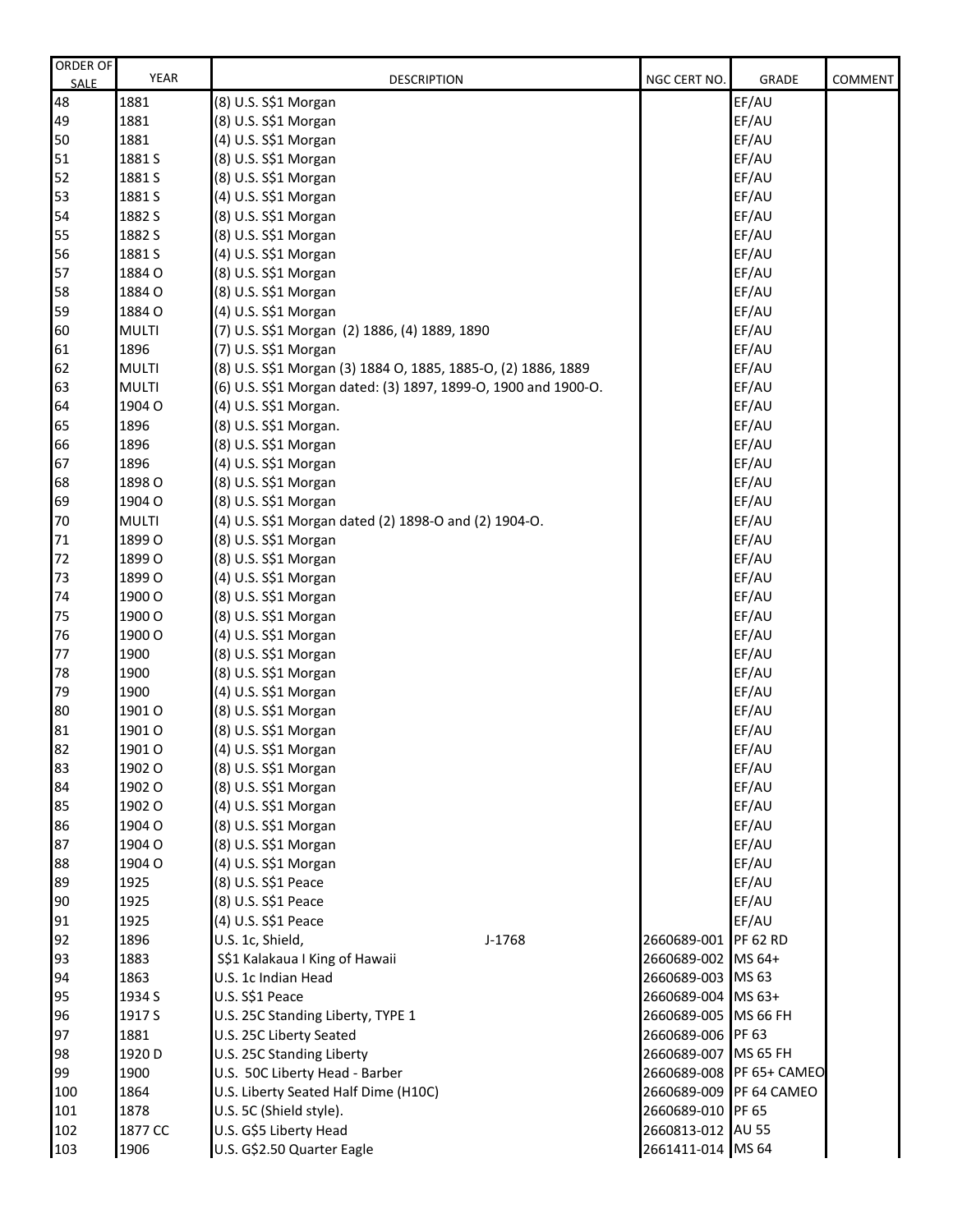| ORDER OF<br><b>SALE</b> | <b>YEAR</b>  | <b>DESCRIPTION</b>                                                    | NGC CERT NO.                                     | <b>GRADE</b>                       | <b>COMMENT</b> |
|-------------------------|--------------|-----------------------------------------------------------------------|--------------------------------------------------|------------------------------------|----------------|
| 104                     | 1907         | U.S. G\$10 Eagle<br>INDIAN.                                           | 2659835-001 MS 64                                |                                    |                |
| 105                     | 1867         | U.S. 5C (Shield style), RAYS                                          | 2660689-011 MS 64+                               |                                    |                |
| 106                     | 1793         | U.S. 1C, CHAIN " AMERICA" S-3                                         | 2661038-002 VF 35 BN                             |                                    |                |
| 107                     | 1896         | U.S. 5C Liberty Head Nickel Pattern,<br>J-1770.                       | 2660689-012 PF 63                                |                                    |                |
| 108                     | 1891         | U.S. 1c Indian Head, Bronze                                           |                                                  | <b>PF/MS-63</b>                    |                |
| 109                     | 1913 D       | U.S. 1c Wheat/Lincoln                                                 |                                                  | MS-60                              |                |
| 110                     | 1929 D, 1931 | (2) U.S 10c Mercury                                                   |                                                  | AU-50/MS-63                        |                |
| 111                     | 1869         | U.S. 3CS Silver Three Cent Piece (Trimes)                             | 2660689-013 PF 65                                |                                    |                |
| 112                     | 1864         | <b>U.S. 3CS</b>                                                       |                                                  | 2660689-014 PF 66 CAMEO            |                |
| 113                     | 1863         | <b>U.S. 3CS</b>                                                       |                                                  | 2660689-015 PF 65 CAMEO            |                |
| 114                     | 1884         | U.S. 3CN Nickel Three Cent Piece                                      | 2660689-016 PF 65                                |                                    |                |
| 115                     | 1792         | U.S. Birch 1C,<br>$J-4$                                               | 2661039-001 VG 10 BN                             |                                    |                |
| 116                     | 1793         | U.S. 1C, WREATH LETTERED<br>$S-11b$                                   | 2661037-004 F 15 BN                              |                                    |                |
| 117                     | 1793         | U.S. 1C, WREATH. VINE & BARS.<br>$S-6$                                | 2661037-005 F 12 BN                              |                                    |                |
| 118                     | 1793         | U.S. 1C, WREATH. VINE & BARS, S-5                                     | 2661037-006 MS 63+ BN                            |                                    |                |
| 119                     | 1793         | U.S. 1C, CHAIN "AMERICA", S-2                                         | 2661038-003 XF 45 BN                             |                                    |                |
| 120                     | 1793         | U.S. 1C, LIBERTY CAP, Beaded border. S-14                             |                                                  |                                    | IM CL          |
| 121                     | 1798         | U.S. 1C, 2nd HAIR, S-170                                              | 2661038-004 XF DETAILS<br>2660688-013 XF DETAILS |                                    | <b>BUR</b>     |
| 122                     | 1798         | U.S. 1C 2nd HAIR                                                      | 2660688-014 AU 53 BN                             |                                    |                |
| 123                     | 1806         | $S-187$<br>$S-270$                                                    | 2660688-015 XF 45 BN                             |                                    |                |
| 124                     |              | U.S. 1C, 2nd HAIR                                                     |                                                  |                                    |                |
|                         | 1892         | U.S. 5C, Liberty Head, V cents.                                       | 2661035-001 MS 62<br>2661035-002 PF 66           |                                    |                |
| 125                     | 1895         | <b>U.S. 10C</b>                                                       |                                                  |                                    |                |
| 126                     | 1919         | U.S. 10C Mercury                                                      | 2661035-003 MS 64                                |                                    |                |
| 127                     | 1928         | U.S. 10C Mercury                                                      | 2661035-004 MS 64                                |                                    |                |
| 128                     | 1928         | U.S. 10C Mercury                                                      | 2661035-005 MS 66                                |                                    |                |
| 129                     | 1891         | U.S. 25C Seated Liberty                                               |                                                  | 2661035-006 PF 67 CAMEO            |                |
| 130                     | 1822         | U.S. 50C Capped Bust                                                  | 2661035-007 AU 58                                |                                    |                |
| 131                     | 1825         | U.S. 50C Capped Bust                                                  | 2661035-008 UNC DETAILS                          |                                    | IM CL          |
| 132                     | 1830         | U.S. 50C Capped Bust                                                  | 2661035-009 AU 58                                |                                    |                |
| 133                     | 1832         | U.S. 50C Capped Bust                                                  | 2661035-010 AU 58                                |                                    |                |
| 134                     | 1833         | U.S. 50C Capped Bust                                                  | 2661035-011 XF 45                                |                                    |                |
| 135                     | 1835         | U.S. 50C Capped Bust                                                  | 2661035-012 AU DETAILS                           |                                    | <b>BRUS</b>    |
| 136                     | 1836         | U.S. 50C Capped Bust LETTERED                                         | 2661035-013 AU 55                                |                                    |                |
| 137                     | 1839         | U.S. 50C Capped . Reverse HALF DOL.                                   | 2661035-014 AU 55                                |                                    |                |
| 138                     | 1864         | U.S. 50C Liberty Seated                                               |                                                  | 2661035-015 UNC DETAILS IM CL      |                |
| 139                     | 1873         | U.S. 50C Liberty Seated CL 3 NO ARROWS                                | 2661035-016 PF 63                                |                                    |                |
| 140                     | 1877 CC      | U.S. 50C Liberty Seated, v 4.                                         | 2661035-017 MS 62+                               |                                    |                |
| 141                     | 1895         | U.S. 50C Barber/Liberty                                               | 2661035-018 PF 65                                |                                    |                |
| 142                     | 1906         | U.S. 50C Barber                                                       |                                                  | 2661036-001 PROOF DETAILIREV IM CL |                |
| 143                     | 1859 O       | U.S. S\$1 Liberty Seated ONE DOL.                                     | 2661036-002 MS 63+                               |                                    |                |
| 144                     | 1876 S       | U.S. T\$1 SILVER TRADE.                                               | 2661036-003 MS 63+                               |                                    |                |
| 145                     | 1877         | U.S. T\$1 SILVER TRADE.                                               |                                                  | 2661036-004 PF 64 CAMEO            |                |
| 146                     | 1882         | U.S. T\$1 SILVER TRADE.                                               | 2661036-005 PF 65                                |                                    |                |
| 147                     | 1879         | U.S. S\$1 Morgan                                                      |                                                  | 2661036-006 PF 65 CAMEO            |                |
| 148                     | 1891 S       | U.S. S\$1 Morgan                                                      | 2661036-007 MS 64                                |                                    |                |
| 149                     | 1894         | U.S. S\$1 Morgan                                                      | 2661036-008 PF 66                                |                                    |                |
| 150                     | 1883         | Silver 25C, Kalakaua I, King of Hawaii                                | 2661036-009 MS 64                                |                                    |                |
| 151                     | 1798 - 1825  | (21) U.S. 1C Draped Bust 1798,1801-1804, 1806-1807; Classic Head      |                                                  | G/F                                |                |
|                         |              | 1808-1809, 1812-1814; Matron Head 1817-1825.                          |                                                  |                                    |                |
| 152                     | 1826-1856    | (31) U.S. 1C Matron Head 1826-1835; Matron Head Modified 1836-        |                                                  | G/EF                               |                |
|                         |              | 1839; and Braided Hair 1840-1856                                      |                                                  |                                    |                |
| 153                     | 1857-1909    | (54) U.S. Small Cent 1c Flying Eagle and Indian Head dated: (2) 1857, |                                                  | PR/EF                              |                |
|                         |              | (1) 1858 Large Letters, (1) 1858 Small Letters, (1) 1859 Copper-      |                                                  |                                    |                |
|                         |              | Nickel, (1 each) 1860 through 1869, 1871, 1873 through 1875, 1878     |                                                  |                                    |                |
|                         |              | through 1908, 1908- S and 1909.                                       |                                                  |                                    |                |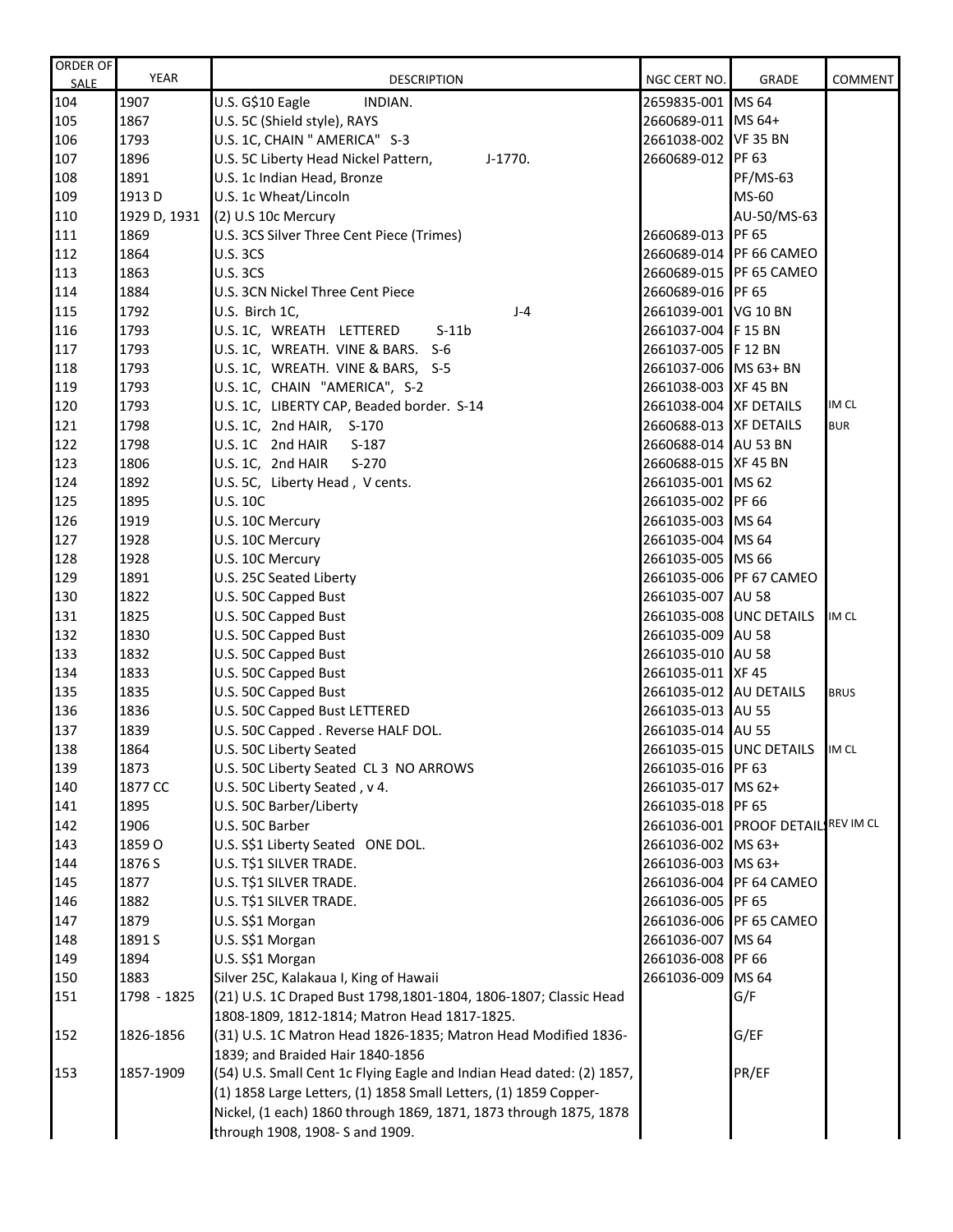| ORDER OF<br><b>SALE</b> | YEAR        | <b>DESCRIPTION</b>                                                 | NGC CERT NO.            | <b>GRADE</b>            | <b>COMMENT</b>  |
|-------------------------|-------------|--------------------------------------------------------------------|-------------------------|-------------------------|-----------------|
| 154                     | 1909-1934   | (70) U.S. 1c Lincoln Wheat (1 each) dated: 1909, 1909-VDB, 1909-S, |                         | PR/EF                   |                 |
|                         |             | 1909-SVDB and 1910-1934.                                           |                         |                         |                 |
| 155                     | 1931 D-1953 | (62) U.S.1c Lincoln-Wheat. One each year with the exception of     |                         | PR/EF                   |                 |
|                         |             | double mint marked and 1931 S.                                     |                         |                         |                 |
| 156                     | 1953 S-1959 | (26) U.S.1c Lincoln Wheat and Memorial. Dated 1953 S through       |                         | PR/EF                   |                 |
|                         |             | 1961 D, 1949, (3) 1958 D, 1958 and 1959.                           |                         |                         |                 |
| 157                     | 1943-1959 D | U.S. 1c dated: (4) 1943 war, 1951 D, 1954 D, 1956 D, 1958 D, (3)   |                         | PR/EF                   |                 |
|                         |             | 1959 and 1959 D                                                    |                         |                         |                 |
| 158                     | 1909-1929   | Holder with (12) U.S. G\$2.50 Indian Head - Quarter Eagle dated:   |                         | $MS-64+$                |                 |
|                         |             | 1909, 1910, 1911, 1912, 1914, 1914-D, 1915, 1925-D, 1926, 1927,    |                         |                         |                 |
|                         |             | 1928 & 1929.                                                       |                         |                         |                 |
| 159                     | 1916        | Gold monogrammed (G.F.D.) Medallion dated 1916, 1.375" in          |                         |                         |                 |
|                         |             | diameter, .8 oz. (22 gr.).                                         |                         |                         |                 |
| 160                     | 1900        | Great Britain Sovereign Gold Coin, "Victoria Veiled Head", Sydney  |                         | AU/MS-60                |                 |
|                         |             | Mint. 7.9888 gr.                                                   |                         |                         |                 |
| 161                     | 1871        | Great Britain Gold Sovereign, Victoria Head. 7.9888 gr.            |                         | AU                      |                 |
| 162                     | 1925        | Great Britain Gold Sovereign, Georgivs V.                          |                         | MS-64                   |                 |
| 163                     | 1958        | Great Britain Gold Sovereign.                                      |                         | <b>AU/MS-60</b>         |                 |
| 164                     | 1887        | Great Britain Gold Half Sovereign Queen Victoria - Crown Clad      |                         | $MS-60+$                |                 |
| 165                     | 1912        | Canadian Five Dollar Gold coin, George V                           |                         | AU+                     |                 |
| 166                     | 1877        | Alfonso XII Spain, 25 Pesetas                                      |                         | $MS-60+$                |                 |
| 167                     | 1843 O      | U.S. G\$2.50 Liberty Head SMALL DATE                               | 2661411-001 AU 55       |                         |                 |
| 168                     | 1853        | U.S. G\$2.50 Liberty Head                                          | 2661411-002 AU DETAILS  |                         | <b>OBV SCR</b>  |
| 170                     | 1871        | U.S. G50C Liberty Head (8 Star) California Gold Half Dollar. Small |                         | AU                      |                 |
|                         |             | octagonal shaped.                                                  |                         |                         |                 |
| 171                     | 1875        | U.S.G25c Liberty Head California Gold Quarter Dollar. Small        |                         | MS-60                   |                 |
|                         |             | octagonal.                                                         |                         |                         |                 |
| 172                     | 1847 D      | U.S. G\$5 Liberty Head                                             | 2659835-002 XF 40       |                         |                 |
| 173                     | 1859 D      | U.S. G\$5 Liberty Head                                             | 2659835-003 XF 45       |                         |                 |
| 174                     | 1910        | U.S. G\$5 Indian Head                                              | 2661411-004 MS 62       |                         |                 |
| 175                     | 1911        | U.S. G\$5 Indian Head                                              | 2661411-005 MS 63       |                         |                 |
| 176                     | 1913        | U.S. G\$5 Indian Head                                              | 2661411-006 MS 62       |                         |                 |
| 177                     | 1915        | U.S. G\$5 Indian Head                                              | 2661411-007 MS 62       |                         |                 |
| 178                     | 1915        | U.S. G\$5 Indian Head                                              | 2661411-008 MS 63       |                         |                 |
| 179                     | 1843 O      | U.S. G\$10 Liberty Head                                            | 2659835-004 MS 60       |                         |                 |
| 180                     | 1887 S      | U.S. G\$10 Liberty Head                                            | 2659835-005 AU 50       |                         |                 |
| 181                     | 1890 CC     | U.S. G\$10 Liberty Head                                            | 2659835-006 AU 58       |                         |                 |
| 182                     | 1892 O      | U.S. G\$10 Liberty Head                                            | 2659835-007 MS 60       |                         |                 |
| 183                     | 1893        | U.S. G\$10 Liberty Head                                            | 2659835-008 MS 63       |                         |                 |
| 184                     | 1893        | U.S. G\$10 Liberty Head                                            | 2659835-009 MS 61       |                         |                 |
| 185                     | 1894 O      | U.S. G\$10 Liberty Head                                            | 2659835-010 AU DETAILS  |                         | IM CL           |
| 186                     | 1898 S      | U.S. G\$10 Liberty Head                                            | 2659835-011 AU 53       |                         |                 |
| 187                     | 1898 S      | U.S. G\$10 Liberty Head                                            | 2659835-012 VF 25       |                         |                 |
| 188                     | 1899 S      | U.S. G\$10 Liberty Head                                            | 2659835-013 AU DETAILS  |                         | <b>OBV GRAF</b> |
| 189                     | 1899        | U.S. G\$10 Liberty Head                                            | 2660679-003 MS 62       |                         |                 |
| 190                     | 1901        | U.S. G\$10 Liberty Head                                            | 2660676-001 MS 64       |                         |                 |
| 191                     | 1901 S      | U.S. G\$10 Liberty Head                                            | 2660676-002 MS 62       |                         |                 |
| 192                     | 1901 O      | U.S. G\$10 Liberty Head                                            | 2660676-003 MS 60       |                         |                 |
| 193                     | 1903 O      | U.S. G\$10 Liberty Head                                            | 2660676-004 UNC DETAILS |                         | <b>HAR CL</b>   |
| 194                     | 1904 O      | U.S. G\$10 Liberty Head                                            | 2660676-005 AU 58       |                         |                 |
| 195                     | 1906 O      | U.S. \$10 Liberty Head                                             | 2660676-006 AU 58       |                         |                 |
| 196                     | 1844 O      | U.S. G\$5 Liberty Head                                             |                         | 2660676-007 UNC DETAILS | IM CL           |
| 197                     | 1847        | U.S. G\$5 Liberty Head                                             | 2660679-004 AU 53       |                         |                 |
| 198                     | 1879 S      | U.S. G\$5 Liberty Head                                             | 2660679-005 AU 58       |                         |                 |
| 199                     | 1880        | U.S. G\$5 Liberty Head                                             | 2660676-008 AU 55       |                         |                 |
| 200                     | 1880        | U.S. G\$5 Liberty Head                                             | 2660679-006 AU 58       |                         |                 |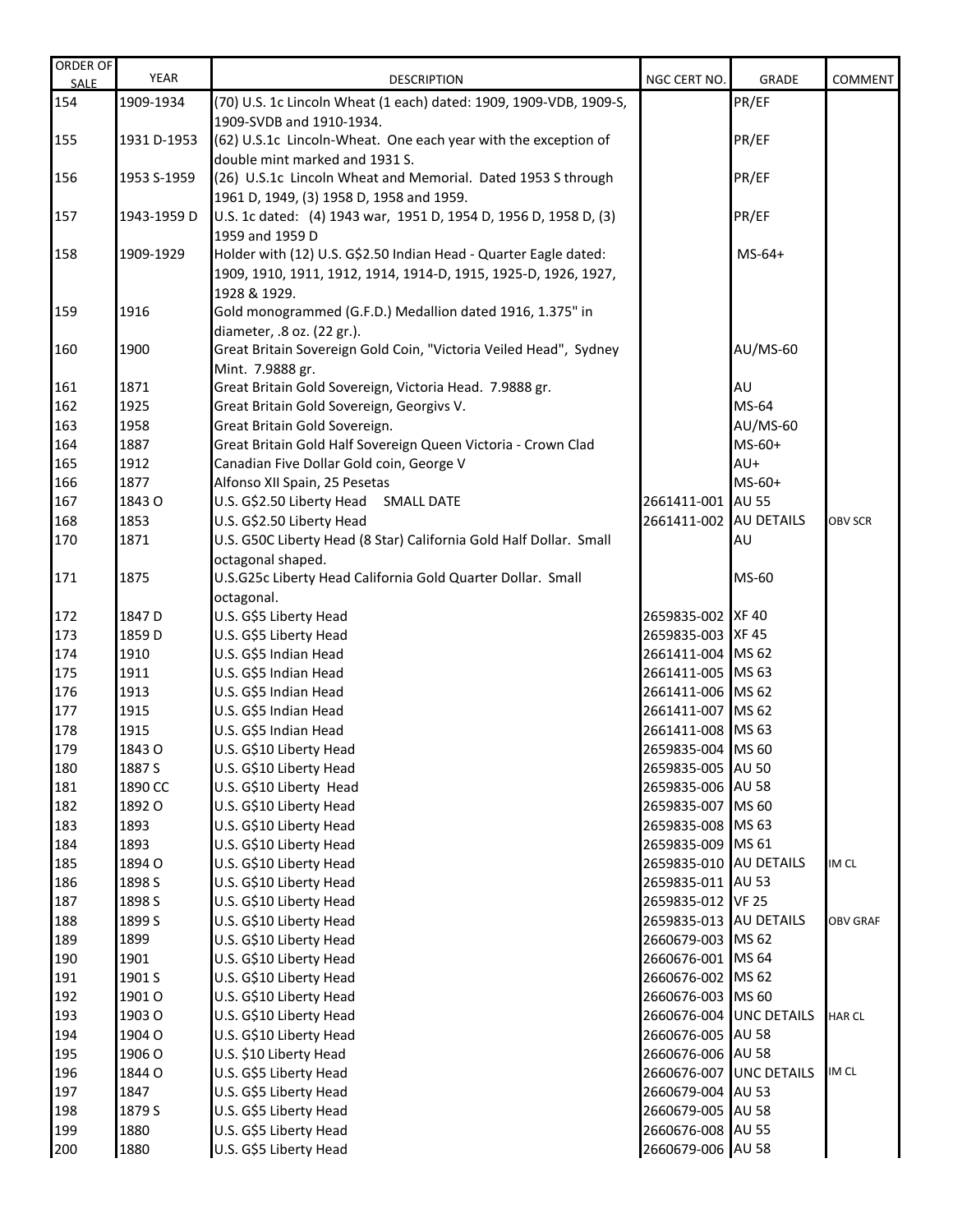| ORDER OF    | <b>YEAR</b> |                          | <b>DESCRIPTION</b> | NGC CERT NO.            | <b>GRADE</b>       | <b>COMMENT</b> |
|-------------|-------------|--------------------------|--------------------|-------------------------|--------------------|----------------|
| <b>SALE</b> |             |                          |                    |                         |                    |                |
| 201         | 1881        | U.S. G\$5 Liberty Head   |                    | 2660679-007             | <b>AU 58</b>       |                |
| 202         | 1885        | U.S. G\$5 Liberty Head   |                    | 2660679-008             | <b>AU 55</b>       |                |
| 203         | 1886 S      | U.S. G\$5 Liberty Head   |                    | 2660676-009             | MS 62              |                |
| 204         | 1893        | U.S. G\$5 Liberty Head   |                    | 2660679-009             | MS 62              |                |
| 205         | 1894        | U.S. G\$5 Liberty Head   |                    | 2660679-010             | MS 62              |                |
| 206         | 1895        | U.S. G\$5 Liberty Head   |                    | 2660679-011             | <b>AU 53</b>       |                |
| 207         | 1895        | U.S. G\$5 Liberty Head   |                    | 2660679-012 MS 62 PL    |                    |                |
| 208         | 1901 S      | U.S. G\$5 Liberty Head   |                    | 2660679-013             | <b>AU 58</b>       |                |
| 209         | 1901 S      | U.S. G\$5 Liberty Head   |                    | 2660679-014             | <b>AU 55</b>       |                |
| 210         | 1905 S      | U.S. G\$5 Liberty Head   |                    | 2660679-015             | <b>AU 58</b>       |                |
| 211         | 1906 D      | U.S. G\$5 Liberty Head   |                    | 2660676-010             | MS 64              |                |
| 212         | 1907        | U.S. G\$5 Liberty Head   |                    | 2660679-016             | MS 62              |                |
| 213         | 1907 D      | U.S. G\$5 Liberty Head   |                    | 2660679-017             | MS 61              |                |
| 215         | 1915        | U.S. G\$5 Indian Head    |                    | 2661411-010 MS 63       |                    |                |
| 217         | 1910        | U.S. G\$10 Indian Head   |                    | 2660676-012 MS 62       |                    |                |
| 218         | 1910        | U.S. G\$10 Indian Head   |                    | 2660676-013 MS 62       |                    |                |
| 219         | 1932        | U.S. G\$10 Indian Head   |                    | 2660676-014 MS 64       |                    |                |
| 220         | 1851 O      | U.S. G\$20 Liberty Head  |                    | 2660676-015 AU 53       |                    |                |
| 221         | 1895        | U.S. G\$20 Liberty Head  |                    | 2660676-016 MS 63+      |                    |                |
| 222         | 1898 S      | U.S. G\$20 Liberty Head  |                    | 2660676-017             | MS 62              |                |
| 223         | 1904        | U.S. G\$20 Liberty Head  |                    | 2660676-018             | MS 63              |                |
| 224         | 1904        | U.S. G\$20 Liberty Head  |                    | 2660679-001             | <b>AU 55</b>       |                |
| 225         | 1904        | U.S. G\$20 Liberty Head  |                    | 2660679-002             | MS 61              |                |
| 226         | 1904        | U.S. G\$20 Liberty Head  |                    | 2660679-018             | MS 61              |                |
| 227         | 1904        | U.S. \$20 Liberty Head   |                    | 2660679-019             | MS 60              |                |
| 228         | 1904        | U.S. G\$20 Liberty Head  |                    | 2660679-020             | MS 61              |                |
| 229         | 1904        | U.S. G\$20 Liberty Head  |                    | 2660809-001             | MS 63+             |                |
| 230         | 1904        | U.S. G\$20 Liberty Head  |                    | 2660809-002             | MS 63              |                |
| 231         | 1904        | U.S. G\$20 Liberty Head  |                    | 2660809-003             | MS 63              |                |
| 232         | 1904        | U.S. G\$20 Liberty Head  |                    | 2660809-004             | <b>UNC DETAILS</b> | <b>OBV SCR</b> |
| 233         | 1904        | U.S. \$20 Liberty Head   |                    | 2660809-005             | MS 62              |                |
| 234         | 1908        | U.S. G\$20 Saint-Gaudens | NO MOTTO           | 2660809-006             | MS 63              |                |
| 235         | 1908        | U.S. G\$20 Saint-Gaudens | NO MOTTO           | 2660809-007             | MS 64              |                |
| 236         | 1908        | U.S. G\$20 Saint-Gaudens | NO MOTTO           | 2660809-008             | MS 61              |                |
| 237         | 1924        | U.S. G\$20 Saint-Gaudens |                    | 2660809-009 MS 62       |                    |                |
| 238         | 1924        | U.S. G\$20 Saint-Gaudens |                    | 2660809-010             | MS 62              |                |
| 239         | 1924        | U.S. G\$20 Saint-Gaudens |                    | 2660809-011             | MS 62              |                |
| 240         | 1924        | U.S. G\$20 Saint-Gaudens |                    | 2660809-012 MS 62       |                    |                |
| 241         | 1924        | U.S. G\$20 Saint-Gaudens |                    | 2660809-013 MS 62       |                    |                |
| 242         | 1924        | U.S. G\$20 Saint-Gaudens |                    | 2660809-014 MS 65       |                    |                |
| 243         | 1925        | U.S. G\$20 Saint-Gaudens |                    | 2660809-015 MS 61       |                    |                |
| 244         | 1927        | U.S. G\$20 Saint-Gaudens |                    | 2660809-016 MS 62       |                    |                |
| 245         | 1927        | U.S. G\$20 Saint-Gaudens |                    | 2660809-017 UNC DETAILS |                    | IM CL          |
| 246         | 1927        | U.S. G\$20 Saint-Gaudens |                    | 2660809-018             | MS 64              |                |
| 247         | 1928        | U.S. G\$20 Saint-Gaudens |                    | 2660809-019             | <b>UNC DETAILS</b> | REV IM CL      |
|             | 1874 CC     |                          |                    |                         | <b>AU 55</b>       |                |
| 248         |             | U.S. G\$20 Liberty Head  |                    | 2660681-001             |                    | OBV RIM FL     |
| 249         | 1883 S      | U.S. G\$20 Liberty Head  |                    | 2660809-020             | <b>AU DETAILS</b>  |                |
| 251         | 1894        | U.S. G\$20 Liberty Head  |                    | 2660812-001             | MS 61              |                |
| 252         | 1894 S      | U.S. G\$20 Liberty Head  |                    | 2660812-002             | <b>AU 55</b>       |                |
| 253         | 1895        | U.S. G\$20 Liberty Head  |                    | 2660812-003             | <b>UNC DETAILS</b> | OBV IM CL      |
| 254         | 1895 S      | U.S. G\$20 Liberty Head  |                    | 2660812-004             | MS 61              |                |
| 255         | 1897        | U.S. G\$20 Liberty Head  |                    | 2660812-005 AU DETAILS  |                    | IM CL          |
| 256         | 1898 S      | U.S. G\$20 Liberty Head  |                    | 2660812-006             | MS 61              |                |
| 257         | 1899 S      | U.S. G\$20 Liberty Head  |                    | 2660812-007 AU DETAILS  |                    | OBV SCR        |
| 258         | 1900        | U.S. G\$20 Liberty Head  |                    | 2660812-008             | MS 62              |                |
| 259         | 1900 S      | U.S. G\$20 Liberty Head  |                    | 2660812-009             | <b>AU DETAILS</b>  | IM CL          |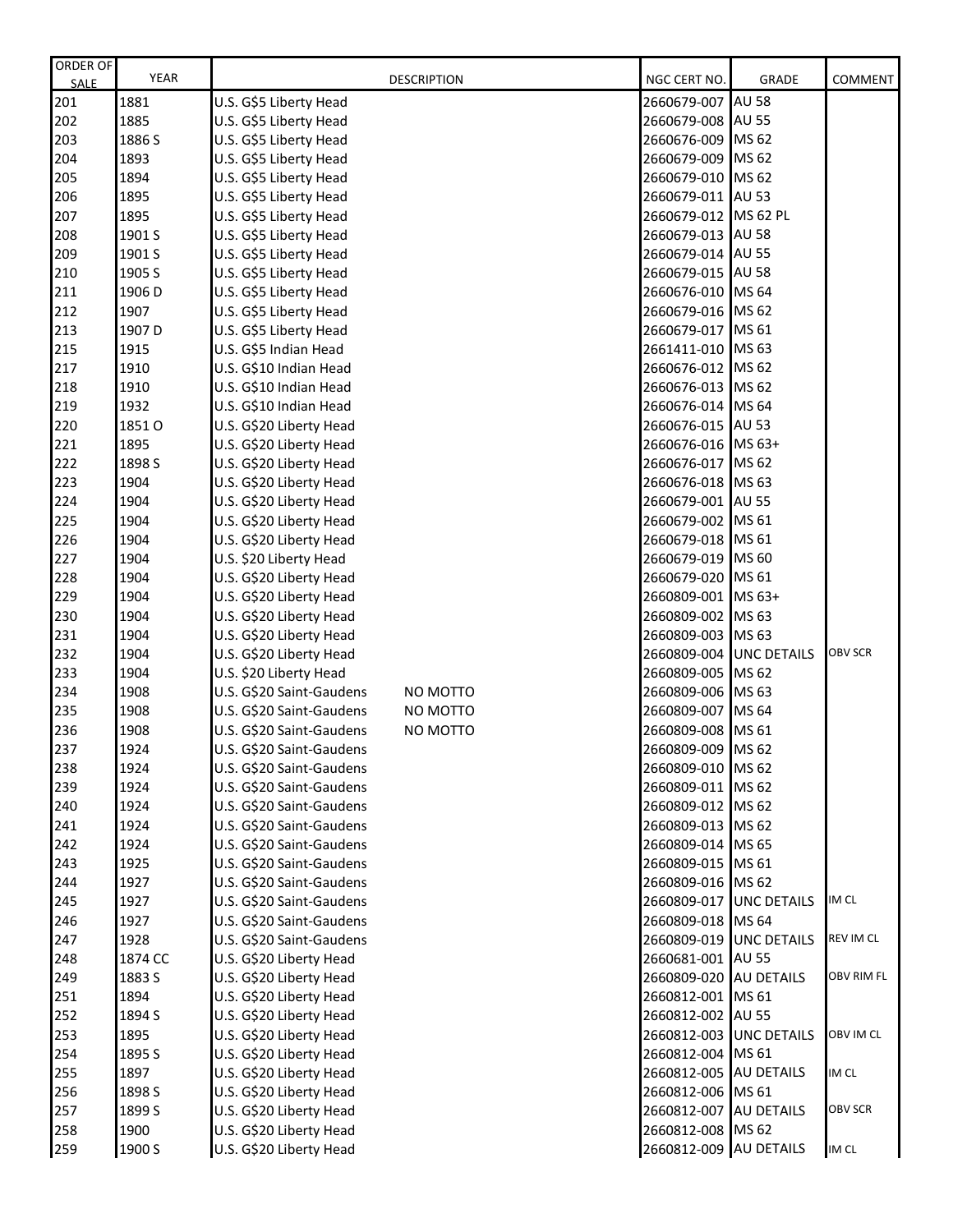| ORDER OF<br><b>SALE</b> | <b>YEAR</b> | <b>DESCRIPTION</b>                                                                                              | NGC CERT NO.            | <b>GRADE</b> | <b>COMMENT</b> |
|-------------------------|-------------|-----------------------------------------------------------------------------------------------------------------|-------------------------|--------------|----------------|
| 260                     | 1902 S      | U.S. G\$20 Liberty Head                                                                                         | 2660812-010 MS 60       |              |                |
| 261                     | 1904        | U.S. G\$20 Liberty Head                                                                                         | 2660812-011 UNC DETAILS |              | OBV IM CL      |
| 262                     | 1904 S      | U.S. G\$20 Liberty Head                                                                                         | 2660812-012 MS 63       |              |                |
| 263                     | 1906 D      | U.S. G\$20 Liberty Head                                                                                         | 2660812-013 MS 61       |              |                |
| 264                     | 1907        | U.S. G\$20 Liberty                                                                                              | 2660812-014 MS 62       |              |                |
| 265                     | 1907        | U.S. G\$20 Saint Gaudens                                                                                        | 2660812-015 MS 62       |              |                |
| 266                     | 1908        | U.S. G\$20 Saint Gaudens NO MOTTO.                                                                              | 2660812-016 MS 65       |              |                |
| 267                     | 1908 D      | U.S. G\$20 Saint Gaudens NO MOTTO.                                                                              | 2660812-017 MS 62       |              |                |
| 268                     | 1910        | U.S. G\$20 Saint Gaudens                                                                                        | 2660812-018 MS 63       |              |                |
| 269                     | 1910 D      | U.S. G\$20 Saint Gaudens                                                                                        | 2660812-019 MS 63       |              |                |
| 270                     | 1911 S      | U.S. G\$20 Saint Gaudens                                                                                        | 2660812-020 MS 63       |              |                |
| 271                     | 1913 D      | U.S. G\$20 Saint Gaudens                                                                                        | 2660813-001 AU DETAILS  |              | IM CL          |
| 272                     | 1914 D      | U.S. G\$20 Saint Gaudens                                                                                        | 2660813-002 MS 63       |              |                |
| 273                     | 1922        | U.S. G\$20 Saint Gaudens                                                                                        | 2660813-003 MS 63       |              |                |
| 274                     | 1923        | U.S. G\$20 Saint Gaudens                                                                                        | 2660813-004 MS 63       |              |                |
| 275                     | 1923 D      | U.S. G\$20 Saint Gaudens                                                                                        | 2660813-005 MS 63       |              |                |
| 276                     | 1924        | U.S. G\$20 Saint Gaudens                                                                                        | 2660813-006 MS 64       |              |                |
| 277                     | 1925        | U.S. G\$20 Saint Gaudens                                                                                        | 2660813-007 MS 64       |              |                |
| 278                     | 1926        | U.S. G\$20 Saint Gaudens                                                                                        | 2660813-008 MS 63       |              |                |
| 279                     | 1927        | U.S. G\$20 Saint Gaudens                                                                                        | 2660813-009 MS 64       |              |                |
| 280                     | 1928        | U.S. G\$20 Saint Gaudens                                                                                        | 2660813-010 MS 64       |              |                |
| 281                     | 1853        | U.S. G\$1 Liberty Head                                                                                          | 2661411-011 MS 61       |              |                |
| 282                     | 1873        | U.S. G\$1 Indian Princess Head<br>OPEN <sub>3</sub>                                                             | 2661411-012 MS 62       |              |                |
| 283                     | 1915 S      | U.S. G\$2.50<br>"Panama Pacific Exposition".                                                                    | 2661411-013 MS 64       |              |                |
| 284                     | 1887 S      | U.S. G\$5 Liberty Head                                                                                          | 2660813-013 AU 50       |              |                |
| 285                     | 1901 S      | U.S. G\$5 Liberty Head                                                                                          | 2660813-014 AU 50       |              |                |
| 286                     | 1908        | U.S. G\$5 LIBERTY                                                                                               | 2660813-015 AU 53       |              |                |
| 287                     | 1882        | U.S. G\$10 Liberty Head                                                                                         | 2660813-016 XF 45       |              |                |
| 288                     | 1894        | U.S. G\$10 Liberty Head                                                                                         | 2660813-017 AU 50       |              |                |
| 289                     | 1902 S      | U.S. G\$10 Liberty Head                                                                                         | 2660813-018 AU DETAILS  |              | IM CL          |
| 290                     | 1906        | U.S. G\$10 Liberty Head                                                                                         | 2660813-019 AU 55       |              |                |
| 291                     | 1908 D      | U.S. G\$10 Liberty Head NO MOTTO                                                                                | 2660813-011 AU 55       |              |                |
| 292                     | 1948-1963 D | (35) U.S. 50C Franklin Silver ALBUM dated: 1948, 1948-D, 1949, 1949-                                            |                         |              |                |
|                         |             | D, 1949-S, 1950, 1950-D, 1951, 1951-D, 1951-S, 1952, 1952-D, 1952-                                              |                         |              |                |
|                         |             | S. 1953. 1953-D. 1953-S. 1954. 1954-D. 1954-S. 1955. 1956. 1957.                                                |                         |              |                |
|                         |             | 1957-D, 1958, 1958-D, 1959, 1959-D, 1960, 1960-D, 1961, 1961-D,                                                 |                         |              |                |
|                         |             | 1962, 1962-D, 1963, 1963-D.                                                                                     |                         |              |                |
| 293                     | 1907-1915 S | (27) U.S. 50C Liberty Head Silver ALBUM with dates and mint marks:                                              |                         |              |                |
| 294                     | 1932-1964 D | 1907 through 1915-S. No error coins included.<br>(84) U.S. 25C Washington Silver ALBUM 1932 through 1964-D. All |                         | G/VG         |                |
|                         |             | representative dates and mint marks included. No. error coins                                                   |                         |              |                |
|                         |             | included.                                                                                                       |                         |              |                |
| 295                     | 1892-1916 S | (69) 10C Liberty Head ALBUM. Dated 1892 through 1916-S EXCEPT:                                                  |                         |              |                |
|                         |             | 1892-S, 1902-S & 1910-S.                                                                                        |                         |              |                |
| 296                     | 1913 D-1937 | (33) 5C Buffalo ALBUM (INCOMPLETE). Includes: 1913 D-1, 1913 D-                                                 |                         | PR/MS        |                |
|                         |             | 2, 1913 S-2, 1914 D, 1916, 1916 D, 1918 & 1919, 1920, 1920-S &                                                  |                         |              |                |
|                         |             | 1923 (Poor condition), 1924, 1925, 1925-D, 1926, 1927, 1927-S,                                                  |                         |              |                |
|                         |             | 1928, 1929, 1929-D, 930, 1934 (mint), 1934-D, 1935, 1935-D, 1936                                                |                         |              |                |
|                         |             | (mint), 1936-D, 1936-S, 1937-D (mint), 1938,<br>1938 (D or S), 1934                                             |                         |              |                |
|                         |             | & 1937.                                                                                                         |                         |              |                |
| 297                     | 1916-1935 S | (15) U.S. 50C Walking Liberty SHEET: 1916, 1916-D OBV., 1917, 1917-                                             |                         | $AU/MS-63$   |                |
|                         |             | D OBV., 1917-S OBV., 1920, 1929-D through 1935-S.                                                               |                         |              |                |
| 298                     |             | 1951 S-1963 D (29) U.S. 50C Franklin SHEET: 1948 through 1951-S, 1952-D to 1953,                                |                         | $AU/MS-63$   |                |
|                         |             | 1953-S, 1954, 1954-S to 1957, 1958 to 1961-D, 1962-D & 1963-D.                                                  |                         |              |                |
|                         |             |                                                                                                                 |                         |              |                |
|                         |             |                                                                                                                 |                         |              |                |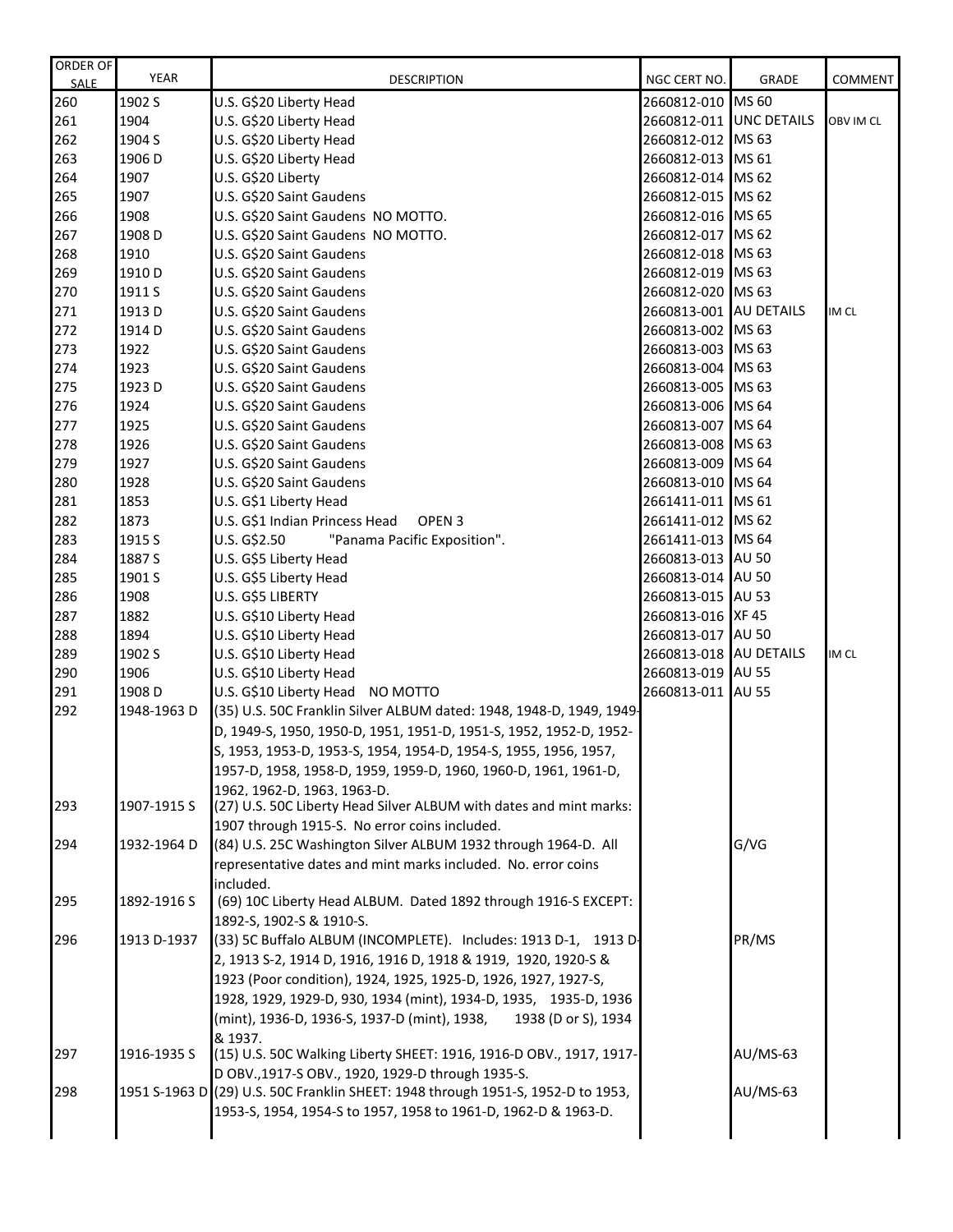| ORDER OF<br><b>SALE</b> | <b>YEAR</b>  | <b>DESCRIPTION</b>                                                                                                                 | NGC CERT NO. | <b>GRADE</b>    | <b>COMMENT</b> |
|-------------------------|--------------|------------------------------------------------------------------------------------------------------------------------------------|--------------|-----------------|----------------|
| 299                     | <b>MULTI</b> | Sheet with (7) 1C Indian Head in variety 2 & 3 dated: 1863, 1867,                                                                  |              | $MS-60+$        |                |
|                         |              | 1876, 1893, 1895, 1900 & 1907.                                                                                                     |              |                 |                |
| 300                     | 1909-1934    | (20) U.S. 1C Lincoln Wheat ON SHEET dated: 1909 VDB, 1909-S,                                                                       |              | AU/MS-60        |                |
|                         |              | 1911, 1917-S, 1918-S, 1919, 1919-S, 1925, 1926, 1926-D, 1928, 1929,                                                                |              |                 |                |
|                         |              | 1929-D, 1929-S, 1930, 1930-D, 1930-S, 1932-D, 1933 & 1934.                                                                         |              |                 |                |
| 301                     | 1930-1963    | (370) 25C Washington silver (1930s through 1963) 5 lbs 2.4 ozs.                                                                    |              | PR/EF           |                |
|                         |              |                                                                                                                                    |              |                 |                |
| 302                     | <b>MULTI</b> | (5) rolls (50 ea.) U.S. Mercury & Roosevelt Dimes dated 1917 to early                                                              |              | PR/EF           |                |
|                         | <b>MULTI</b> | 1960s.                                                                                                                             |              | PR/EF           |                |
| 303                     |              | (5) rolls Mercury and Roosevelt Dimes. (2) rolls (53 ea.), (2) rolls (52<br>ea.) & (1) roll (50 ea.). Dated 1930s to early 1960s.  |              |                 |                |
| 304                     | <b>MULTI</b> | (8) U.S. 1C Matron Head dated 1828, 1847, 1848, 1850, (2) 1851,                                                                    |              | PR/F            |                |
|                         |              | 1853 & 1856                                                                                                                        |              |                 |                |
| 305                     | 1909-1933D   | (39) U.S. 1C Lincoln ALBUM dated: 1909, 1910, 1910-S, 1911-D, 1911-                                                                |              |                 |                |
|                         |              | S, 1912, 1912-S, 1913, 1913-D, 1913-S, 1914, 1914-S, 1915, 1915-D,                                                                 |              |                 |                |
|                         |              | 1915-S, 1916, 1916-D, 1916-S, 1917, 1917-D, 1918, 1918-D, 1919-D,                                                                  |              |                 |                |
|                         |              | 1920, 1920-D, 1920-S, 1921, 1921-S, 1922-D, 1923, 1924, 1924-D,                                                                    |              |                 |                |
|                         |              | 1925-D, 1925-S, 1927, 1928-D, 1931, 1931-D, 1933-D.                                                                                |              |                 |                |
| 306                     | 1934 D-1958  | (70) U.S. 1C Lincoln Wheat SHEET dated: 1934-D TO 1958-D. A dated                                                                  |              | MS-60           |                |
|                         | D            | representative of each One Cent coin is included. No double die or                                                                 |              |                 |                |
|                         |              | error dates.                                                                                                                       |              |                 |                |
| 307                     |              | 1934 D-1958 S (51) U.S. 1C Lincoln SHEET. One coin from each issue 1934-D to                                                       |              | <b>AU/MS-60</b> |                |
|                         |              | 1958-S EXCEPT 1934-D to 1938, 1938-S to 1940, 1942-S, 1947 &                                                                       |              |                 |                |
|                         |              | 1953 are included.                                                                                                                 |              |                 |                |
| 308                     | 1959-1973D   | (35) U.S. 1C Lincoln dated from 1959 to 1973-D.                                                                                    |              | MS-65           |                |
| 309                     | 1938-1964 D  | (69) 5C Jefferson SHEET with dates ranging from 1938 to 1964-D.<br>All EXCEPT 1938-S & 1940-S are included. No double die or error |              | AU/MS-60        |                |
|                         |              | coins.                                                                                                                             |              |                 |                |
| 310                     | 1938-1973 S  | (27) U.S. 5C Jefferson dated: 1938, 1939, 1940, 1941, 1942, 1942-P,                                                                |              | PF              |                |
|                         |              | 1950 through 1964, 1968-S through 1973-S. No Error coins.                                                                          |              |                 |                |
| 311                     | <b>MULTI</b> | (21) U.S. 5C Jefferson SHEET dated 1965, 1967 through 1970 and                                                                     |              | <b>AU/MS-65</b> |                |
|                         |              | 1971 to 1975-D. No error coins. Some mint condition. And (11) U.S.                                                                 |              |                 |                |
|                         |              | War time Jefferson Nickels dated 1942-P to 1945-S. No error coins.                                                                 |              |                 |                |
|                         |              | In a blue and clear plastic Capitol holder. All mint condition. MS-65                                                              |              |                 |                |
|                         |              |                                                                                                                                    |              |                 |                |
| 312                     | <b>MULTI</b> | (11) U.S. 5C Liberty Head on SHEET: dated 1883-w/o CENTS, 1884,                                                                    |              |                 |                |
| 313                     | 1938-1971 D  | 1887-1892, 1895 and 1897-1898.<br>(77) U.S. 5C Jefferson Head in Album (marked Vol. 7). Dates run                                  |              | VG/MS           |                |
|                         |              | from 1938 through 1971-D EXCEPT: 1938-D and 1938-S, 1939-S,                                                                        |              |                 |                |
|                         |              | 1942-D-1, 1949-S, 1954-D & S, 1955, 1971-S.                                                                                        |              |                 |                |
| 314                     | 1916-1945 S  | (34) U.S. 10C Mercury ALBUM. Coins dated: 1916, 1917-D, 1918,                                                                      |              |                 |                |
|                         |              | 1918-D, 1926, 1929-D, 1931, 1934, 1934-D, 1936, 1937, 1937-D,                                                                      |              |                 |                |
|                         |              | 1937-S, 1938, 1938-D, 1938-S, 1939, 1939-D, 1940, 1940-D, 1940-S,                                                                  |              |                 |                |
|                         |              | 1941, 1941-D, 1941-S, 1942, 1942-D, 1942-S, 1943, 1943-D, 1943-S,                                                                  |              |                 |                |
|                         |              | 1944., 1944-D, 1945, D1945-S.                                                                                                      |              |                 |                |
| 315                     | <b>MULTI</b> | 2 Partially filled albums: one with (11) U.S.25C Liberty Standing                                                                  |              | VG/VF           |                |
|                         |              | dated: 1917 variety #1, 1917-S variety #2, 1918-D, 1920, 1926, 1926-                                                               |              |                 |                |
|                         |              | D, 1927-D, 1928, 1928-D, 1928-S and 1930-S and an album with (22)                                                                  |              |                 |                |
|                         |              | U.S. 25C Washington (Silver & Clad) dated: 1965 through 1968-S,                                                                    |              |                 |                |
|                         |              | 1969 through 1972, 1972-S through 1974. Also includes (10) tokens<br>and (1) 1866 U.S. 2c Shield. No error coins included.         |              |                 |                |
|                         |              |                                                                                                                                    |              |                 |                |
| 316                     | 1941 D-1947  | (7) U.S. 50C Liberty Walking ALBUM marked Volume 20. The dates                                                                     |              | EF/AU           |                |
|                         |              | include: 1941-D, 1942, 1943, 1944-D, 1945, 1946-S & 1947.                                                                          |              |                 |                |
| 317                     | 1950 D -     | (11) U.S. 50C Franklin dated: 1950-D, 1951, 1952, 1953-D, 1954-D,                                                                  |              | EF              |                |
|                         | 1959 D       | 1954-S, 1956, 1957, 1957-D, 1958-D, 1959-D.                                                                                        |              |                 |                |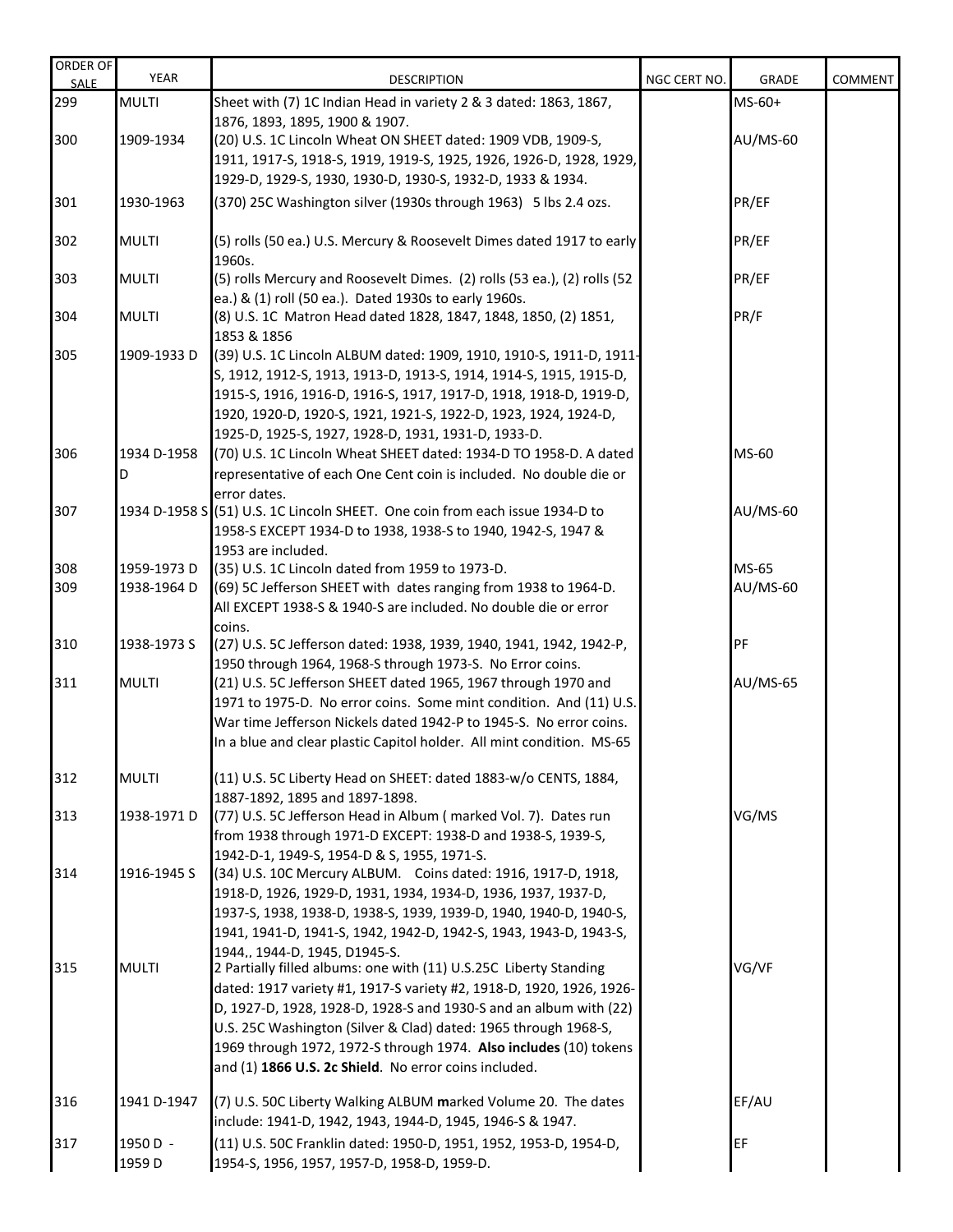| <b>ORDER OF</b><br><b>SALE</b> | <b>YEAR</b>        | <b>DESCRIPTION</b>                                                              | NGC CERT NO. | GRADE         | <b>COMMENT</b> |
|--------------------------------|--------------------|---------------------------------------------------------------------------------|--------------|---------------|----------------|
| 318                            | <b>MULTI</b>       | Album with (18) U.S. 50C Kennedy and (4) U.S. Large Cent. Kennedy               |              | 50C: EF / MS- |                |
|                                |                    | are dated: 1964, 1964-D, 1965, 1966, 1967, 1968-D & S, 1971 & 1971-             |              | 60            |                |
|                                |                    | D, 1972 through 1974-S. Large Cents are dated: 1850, 1851, 1853 &               |              | 1C: G/VG      |                |
|                                |                    | 1854.                                                                           |              |               |                |
| 319                            | <b>MULTI</b>       | (7) U.S. Five Coin Proof Sets. 1963, 1964, 1968-S, 1970-S, 1971-S &             |              | PF            |                |
|                                |                    | 1972-S.                                                                         |              |               |                |
| 320                            | <b>MULTI</b>       | (7) Five Coin U.S. Proof Sets dated: 1957 through 1962 & 1960 small             |              | PF            |                |
|                                |                    | date.                                                                           |              |               |                |
| 321                            | <b>MULTI</b>       | (41) U.S. \$1 Eisenhower: (2 of each year unless noted) 1971, 1971-D,           |              | /MS-63        |                |
|                                |                    | 1971-S, 1972, (4) 1972-D, 1972-S, 1973, 1973-D, 1973-S, 1974, 1974-             |              |               |                |
|                                |                    | D, 1974-S, (1) 1776-1976, (1) 1976-1976 D, (1) 1776-1976 S, (1) 1776-           |              |               |                |
| 322                            | 1955, 1957         | 1976 S and (1)1977 S.<br>U.S. Coin Proof Sets.                                  |              | PF            |                |
| 323                            | 1957               | U.S. Five Coin Proof Set                                                        |              | PF            |                |
| 324                            | <b>MULTI</b>       | (6) U.S. S\$1 Morgan: 1878 S, 1879, 1880, 1883, 1884 and 1886                   |              | AU/MS         |                |
| 325                            | <b>MULTI</b>       | (6) U.S. S\$1 Morgan: 1887 O, 1889, (3) 1889 O and 1890                         |              | F/MS          |                |
| 326                            | <b>MULTI</b>       | (6) U.S. S\$1 Morgan: 1899 O, 1900, (2) 1900 O, 1901 O, 1902 O                  |              | AU/MS         |                |
| 327                            | <b>MULTI</b>       | (7) U.S. S\$1 Morgan: 1921 D and (6) 1921                                       |              | EF/AU         |                |
| 328                            | 1922               | (6) U.S. S\$1 Peace                                                             |              | EF/AU         |                |
| 329                            | <b>MULTI</b>       | (7) U.S. S\$1 Peace: (2) 1922 D and (5) 1923                                    |              | VF/AU         |                |
| 330                            | 1923               | (7) U.S. S\$1 Peace dollars                                                     |              | VF/AU         |                |
| 331                            | <b>MULTI</b>       | (7) U.S. S\$1 Peace: (2) 1923, 1923 S, (2) 1923 D, 1925 S and 1925.             |              | VF/AU         |                |
| 332                            | <b>MULTI</b>       | (7) U.S. S\$1 Peace: 1926 S, (2) 1926, 1927, 1934 & (2) 1934 D.                 |              | VF/AU         |                |
| 333                            | 1820               | 1820 U.S. \$.50 Capped Bust, Lettered Edge                                      |              | F             |                |
| 334                            | 1821               | 1821 U.S. \$.50 Capped Bust, Lettered Edge.                                     |              | VF            |                |
| 335                            | 1829               | 1829 U.S. \$.50 Capped Bust, Lettered Edge                                      |              | VF            |                |
| 336                            | <b>MULTI</b>       | (12) U.S. 50C: Barber: 1906 D; Walking Liberty: 1917, 1917 D, 1917              |              | VF/AU         |                |
|                                |                    | S, 1918 P, 1918 D, 1919 P, 1927 S, 1928 S, 1929 S, 1934 D and 1934              |              |               |                |
|                                |                    | S.                                                                              |              |               |                |
| 337                            | <b>MULTI</b>       | (12) U.S. 50C Walking Liberty: 1936 S, 1937 S, 1938, 1939, 1939 S,              |              | VF/AU         |                |
|                                |                    | 1939 D, (2) 1940, 1941, 1941 D, 1942 and 1947 D                                 |              |               |                |
| 338<br>339                     | 1892, 1893<br>1936 | (6) U.S. 50C World's Columbian Exposition<br>U.S. 50C Long Island Tercentenary. |              | AU<br>VF      |                |
| 340                            | <b>MULTI</b>       | (8) U.S. 50C Franklin: 1950, 1951, 1952 S, 1956, 1957, 1957 D, 1960             |              | VF/AU         |                |
|                                |                    | and 1961 D.                                                                     |              |               |                |
| 341                            | 1963 D             | (9) U.S. 50C Franklin                                                           |              | VF/AU         |                |
| 342                            | <b>MULTI</b>       | (6) U.S 50C Kennedy (3) 1964, (2) 1967 silver clad and 1969 silver              |              | VF/AU         |                |
|                                |                    | clad.                                                                           |              |               |                |
| 343                            | <b>MULTI</b>       | (20) U.S. 50c Walking Liberty: (2) 1934, 1934-S, 1935, (2) 1936,                |              | F/EF          |                |
|                                |                    | 1936-S, 1939, 1940-S, 1941-D, 1942, (2) 1942-S, (4) 1942-D, (2) 1943            |              |               |                |
|                                |                    | and 1943-D.                                                                     |              |               |                |
| 344                            | <b>MULTI</b>       | (21) U.S. 50C: (14) Liberty Walking: 1944-S,(2) 1945, 1945-S, 1945-D,           |              | F/EF          |                |
|                                |                    | (2) 1946, (2) 1946-S, (2) 1946-D, 1947, (2) 1947-D and (7) Franklin:            |              |               |                |
|                                |                    | 1951, 1951-D, 1952. 1953-D, 1954, 1954-D and 1957-D.                            |              |               |                |
| 345                            | 1831               | U.S. 25C Capped Bust                                                            |              |               |                |
| 346                            | 1840 O             | U.S. 25C Seated Liberty                                                         |              |               |                |
| 347                            |                    | 1833, 1878 CC U.S. 25C: Capped Bust & Seated Liberty.                           |              |               |                |
| 348                            | <b>MULTI</b>       | (3) U.S. 25C Barber: 1893 O, 1915 D and 1916 D.                                 |              |               |                |
| 349                            | <b>MULTI</b>       | (32) U.S. 25C Standing Liberty: (4) 1925, (6) 1926, (6) 1927, (2) 1928-         |              | PR/VF         |                |
|                                |                    | D, 1928-S, (2) 1928-P, 1929-O, (4) 1929-P, (3) 1930-P and (3) illegible         |              |               |                |
| 350                            | 1864               | (2) U.S. Two Cent 2C.                                                           |              | F/VF          |                |
| 351                            | 1864               | (2) U.S. Two Cent 2C.                                                           |              | F/VF          |                |
| 352                            | <b>MULTI</b>       | (7) U.S. 2C Two Cent: 1865, 1866, 1867, (2) 1868, 1869 and 1871                 |              | F/VF          |                |
| 353                            | 1872               | U.S. 2c Two Cent                                                                |              | F/VF          |                |
| 354                            | 1828               | U.S. Half Cent \$.005, Classic Head.                                            |              | VF            |                |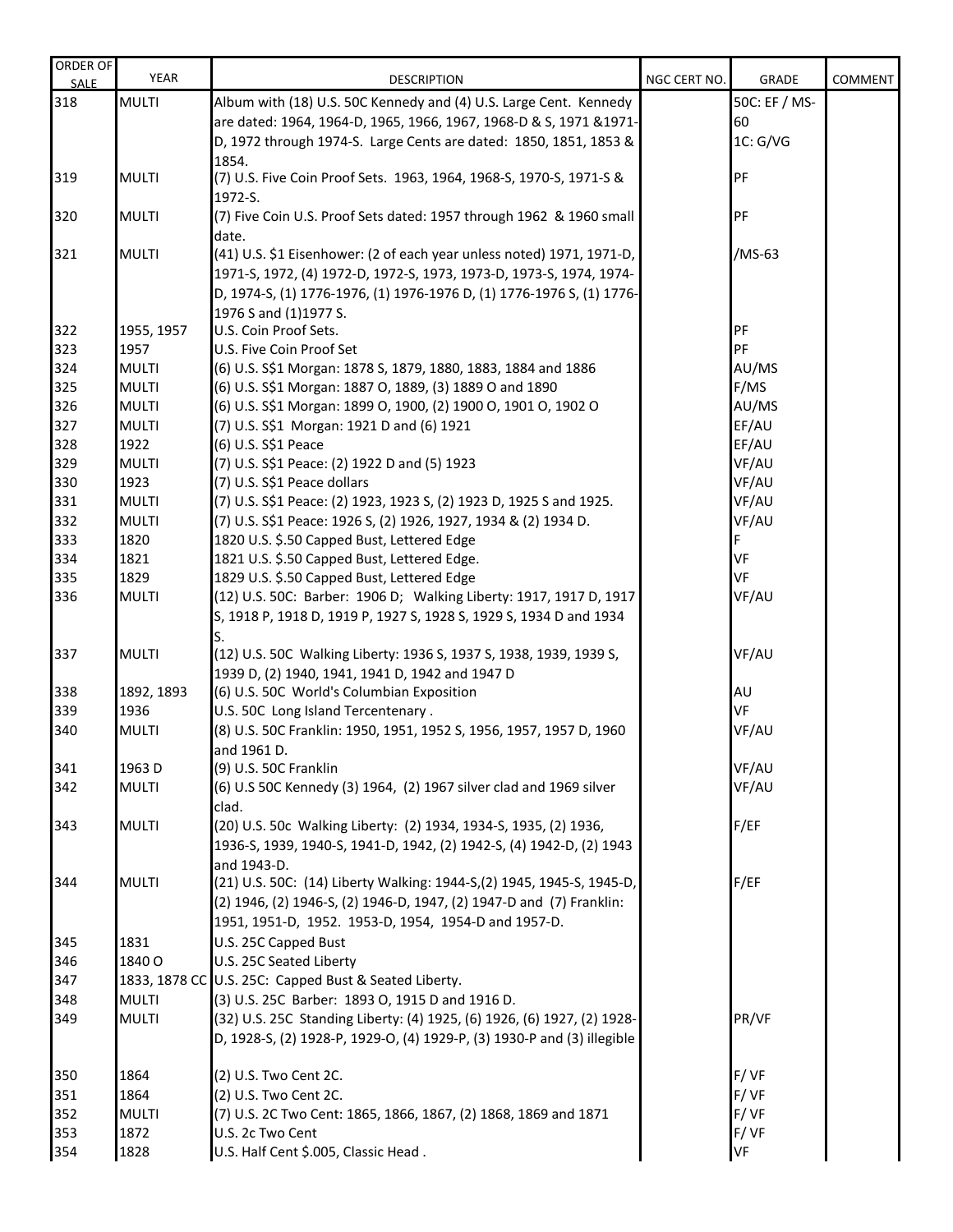| <b>ORDER OF</b><br><b>SALE</b> | <b>YEAR</b>                  | <b>DESCRIPTION</b>                                                                                                                                                                                                                                                                          | NGC CERT NO. | GRADE           | COMMENT |
|--------------------------------|------------------------------|---------------------------------------------------------------------------------------------------------------------------------------------------------------------------------------------------------------------------------------------------------------------------------------------|--------------|-----------------|---------|
| 355                            | 1808                         | U.S. Half Cent \$.005, Draped Bust                                                                                                                                                                                                                                                          |              | F/VF            |         |
| 356                            | <b>MULTI</b>                 | (4) U.S. 10C Liberty Seated: 1841, 1853 (WITH ARROWS), 1856 and<br>1857                                                                                                                                                                                                                     |              | VF              |         |
| 357                            | <b>MULTI</b>                 | (3) U.S. S3C Silver Three Cent dtd 1852, 1853 & 1861                                                                                                                                                                                                                                        |              | F/VF            |         |
| 358                            | 1833, 1834                   | (2) U.S. Half Dimes, Capped Bust                                                                                                                                                                                                                                                            |              | F/VF            |         |
| 359                            | <b>MULTI</b>                 | (9) U.S. Half Dimes Seated Liberty: 1839, 1853, 1854, (2) 1857, 1858,                                                                                                                                                                                                                       |              | F/VF            |         |
|                                |                              | (2) 1860 & 1871.                                                                                                                                                                                                                                                                            |              |                 |         |
| 360                            | <b>MULTI</b>                 | (18) Foreign coins including:<br>1815 Half Penny token,<br>(8) Canadian Half Pennies dtd.: (2) 1844,<br>1820 Sloop token,<br>1850, 1852 & 1854;<br>1861 Nova Scotia One Cent,<br>(6) Canadian One Cent coins dtd.: (2) 1864, 1871, 1884 (as-is), 1911                                       |              | PR/VF           |         |
| 361                            | <b>MULTI</b>                 | & 1919;<br>1887 English Half Penny,<br>1896 Newfoundland One Cent & (2) misc. tokens.<br>(5) U.S. and (1) Canadian: (2) U.S. 1c Lincoln: 1941-D & 1951-S;<br>(2) U.S. 5c Jefferson: 1942-P & 1976; 1917 v1 U.S. 25c Standing<br>Liberty Silver & 1837 Canadian (Montreal) Large Half Penny. |              | $EF/MS-63$      |         |
| 362                            | <b>MULTI</b>                 | (2) U.S. & (2) Canadian coins: 1911 & 1917 U.S. 1c Lincoln Wheat<br>and (2) Canadian Centennial Silver Dollars dated 1867-1967.                                                                                                                                                             |              | <b>AU-MS 60</b> |         |
| 363                            | <b>MULTI</b>                 | (4) U.S. Coins: 1857 & 1858 U.S. 1c Flying Eagle and<br>1860 & 1863 U.S. 1c Indian Head                                                                                                                                                                                                     |              | EF              |         |
| 364                            | <b>MULTI</b>                 | (6) U.S. Coins: (5) 5c dtd. 1857, 1866, 1869, 1876 & 1883 and (1)<br>1899 U.S. 25c Barber                                                                                                                                                                                                   |              |                 |         |
| 365                            | <b>MULTI</b>                 | (8) U.S. Nickel 3¢ dated: (2) 1865, 1866, 1867, (2) 1868, 1869 &<br>1872.                                                                                                                                                                                                                   |              | VG/VF           |         |
| 366                            | <b>MULTI</b>                 | (9) U.S. 10c Barber dated: 1892, 1896, 1897, 1901, 1902, 1904, 1905<br>S, 1912 D and 1914 D.                                                                                                                                                                                                |              | $G/F-12$        |         |
| 367                            | <b>MULTI</b>                 | (65) U.S. 10C, 1 roll of (47) Mercury & (18) Roosevelt dimes, dtd. in<br>the 1940s-60s.                                                                                                                                                                                                     |              | $G/EF-40$       |         |
| 368                            | <b>MULTI</b>                 | (175) U.S.10C Mercury & Roosevelt Silver, loose, (1920s-1950s). 1<br>Ib.                                                                                                                                                                                                                    |              | $G/EF-40$       |         |
| 369                            | <b>MULTI</b>                 | (4) U.S. 10c: 1829 Capped Bust; 1853 Seated Liberty with arrows;<br>1890 S Seated Liberty & 1898 S Barber                                                                                                                                                                                   |              | $G-4$           |         |
| 370                            | <b>MULTI</b>                 | (38) U.S. 3c, 5c & 10c coins: 1881 Nickel 3c; (27) 5c Liberty<br>Head dtd. 1883-1912 w/o 1896; 1938 D 5c Buffalo;<br>(6) Jefferson 1940s-1950s ; (2) 10c Mercury: 1942 & 1944; 1953                                                                                                         |              | F/MS-60         |         |
| 371                            | <b>MULTI</b>                 | 10c Roosevelt.<br>(182) U.S. 5C Buffalo Nickels of various dates                                                                                                                                                                                                                            |              | PR/EF           |         |
| 372                            | <b>MULTI</b>                 | (270) U.S. 5C Jefferson Nickels, most dated 1940s & 1950s.                                                                                                                                                                                                                                  |              | PR/EF           |         |
| 373                            | <b>MULTI</b>                 | (3) rolls U.S. 5c: (2) Buffalo, (1) Jefferson: (85) 1920-1936 Buffalo;<br>(35) Jefferson: (11) 1940, (13) 1942 P, (5) 1943 P & (6) 1945 P.                                                                                                                                                  |              | PR/EF           |         |
| 374                            | <b>MULTI</b>                 | (7) Complete rolls (50 each) & partial rolls of U.S. Wheat Pennies and<br>Jefferson Nickels, various dates                                                                                                                                                                                  |              | PR/EF           |         |
| 375                            | <b>MULTI</b>                 | $(33)$ U.S. 1c:<br>(2) 1859 & 1864 Indian Head.<br>(29) 1943 & 1946 Zinc.                                                                                                                                                                                                                   |              | PR/EF           |         |
| 376                            | <b>MULTI</b>                 | (36) U.S. 1c Indian Head: (2) 1865, 1882, 1886, 1888, 1889, 1890,<br>1891, 1892, (4) 1893, 1894, 1896, 1897, 1898, 1899, 1900, (2) 1901,<br>1902, (2) 1903, (2) 1904, 1905, (5) 1906, (2) 1907 and (2) 1908.                                                                                |              | PR/EF           |         |
| 377                            | <b>MULTI</b>                 | (1,720) U.S. 1c Wheat (loose): various dates. Bag weights 10 lbs 10.2<br>OZ.                                                                                                                                                                                                                |              | PR/EF           |         |
| 378<br>379                     | <b>MULTI</b><br><b>MULTI</b> | U.S. 1c Wheat: 1964 & other current dates. 7 lbs. 11.6 ozs.<br>(200) Foreign Coins made of copper, brass, silver, zinc. Various<br>dates, countries & conditions.                                                                                                                           |              | PR/EF<br>PR/EF  |         |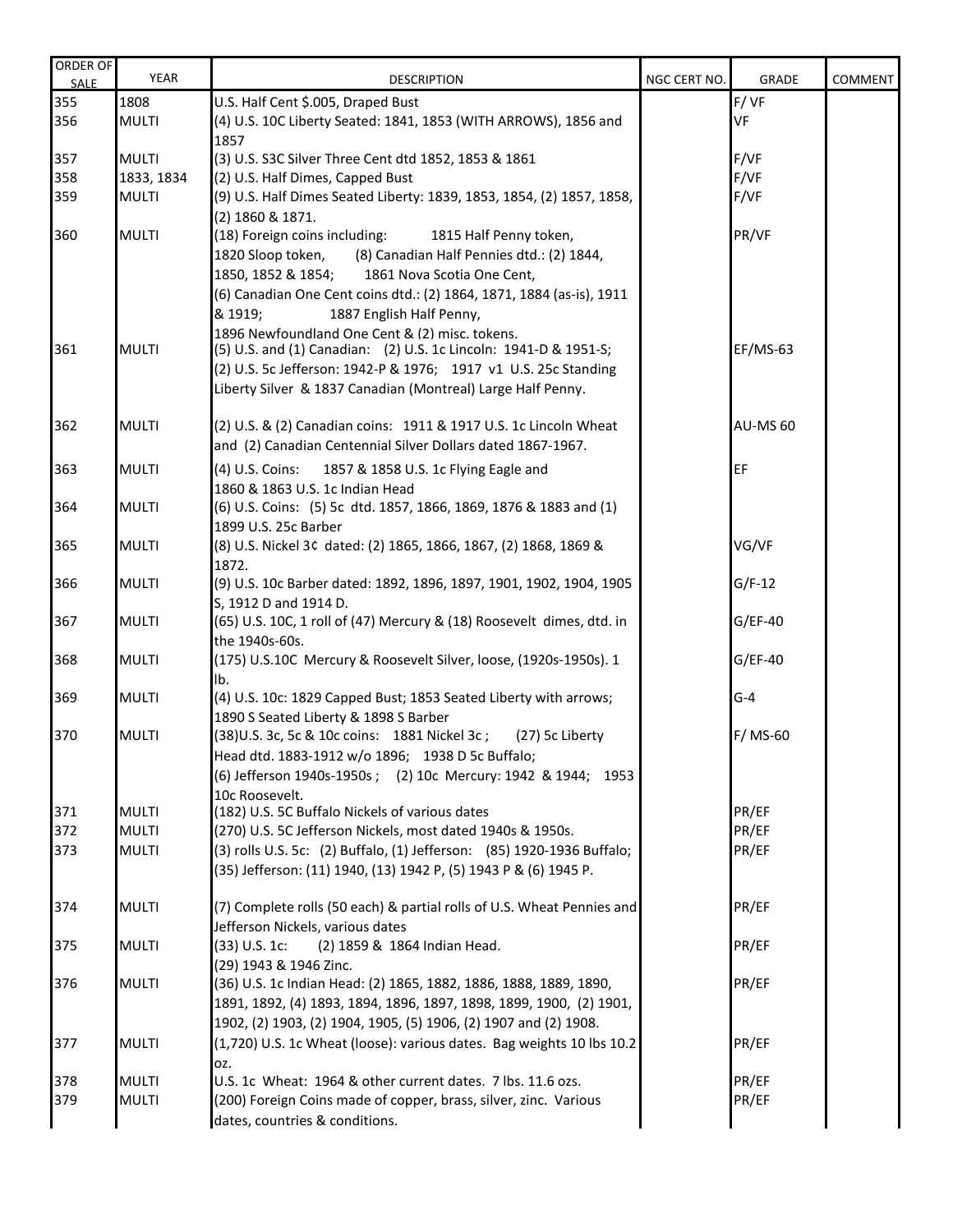| ORDER OF           | <b>YEAR</b>                                                                                     | <b>DESCRIPTION</b>                                                                                                               | NGC CERT NO.  | <b>GRADE</b>        | <b>COMMENT</b> |  |  |
|--------------------|-------------------------------------------------------------------------------------------------|----------------------------------------------------------------------------------------------------------------------------------|---------------|---------------------|----------------|--|--|
| <b>SALE</b><br>380 | <b>MULTI</b>                                                                                    | U.S. & Foreign coins: (6) Silver 10c Roosevelt; (4) 10c Mercury;                                                                 |               | PR/EF               |                |  |  |
|                    |                                                                                                 |                                                                                                                                  |               |                     |                |  |  |
|                    |                                                                                                 | (2) 1917 & (2) 1918 Wheat 1c; and (4) Foreign & U.S. coins. (1)                                                                  |               |                     |                |  |  |
|                    |                                                                                                 | Copper coin/token, about the size of a U.S. large cent, stating "I take                                                          |               |                     |                |  |  |
|                    |                                                                                                 | the Responsibility - As I Understand the Constitution - Roman                                                                    |               |                     |                |  |  |
|                    |                                                                                                 | Firmness - Veto". A mule is also featured.                                                                                       |               |                     |                |  |  |
| 381                | <b>MULTI</b>                                                                                    | (13) U.S. 6 & 7 Coin Mint Sets and (2) Bicentennial sets: (2) 1974,                                                              |               | MS-63               |                |  |  |
|                    |                                                                                                 | (2) 1976, (3) 1977, (2) 1978, (2) 1979, (2) 1980, (2) 1976 U.S. First                                                            |               |                     |                |  |  |
|                    |                                                                                                 | Day Bicentennial cover and medal sets.                                                                                           |               |                     |                |  |  |
| 382                | <b>MULTI</b>                                                                                    | (6) U.S. Mint 6 & 7 Coin Sets: (2) 1974, (2) 1976 and (2) 1977                                                                   |               | MS-63               |                |  |  |
| 383                | <b>MULTI</b>                                                                                    | (6) U.S. Mint 6 & 7 Coin Sets: (2) 1978, (2) 1979 and (2) 1980                                                                   |               | MS-63               |                |  |  |
| 384                | <b>MULTI</b>                                                                                    | (6) U.S. Mint Sets dated: 1974, 1976, 1978, (2) 1979 and 1980.                                                                   |               | MS-63               |                |  |  |
| 385                | <b>MULTI</b>                                                                                    | (6) Medals including: (3) 1973 Bicentennial Commemorative titled                                                                 |               | <b>MS</b>           |                |  |  |
|                    |                                                                                                 | Committees of Correspondence to Unite the Colonies and (3) 1975                                                                  |               |                     |                |  |  |
|                    |                                                                                                 | Bicentennial Commemorative medals titled American Revolution                                                                     |               |                     |                |  |  |
|                    |                                                                                                 | Bicentennial, Paul Revere-Lexington Concord and The Shot Heard                                                                   |               |                     |                |  |  |
|                    |                                                                                                 | Round the World.                                                                                                                 |               |                     |                |  |  |
| 386                | <b>MULTI</b>                                                                                    | (5) U.S. Proof Sets dated: 1974, 1975, 1976, 1977 and 1978.                                                                      |               | PF<br>PF            |                |  |  |
| 387<br>388         | <b>MULTI</b><br><b>MULTI</b>                                                                    | (5) U.S. Proof sets including: (2) 1974, 1975 & (2) 1978.                                                                        |               | PF                  |                |  |  |
| 389                | <b>MULTI</b>                                                                                    | (5) U.S. Proof Sets dated: 1974, 1975, 1976, 1977 & 1978.<br>(6) U.S. Silver & other Coins including: (2) 1982 George Washington |               | <b>UNC</b>          |                |  |  |
|                    |                                                                                                 | Commemorative Half Dollars; (1) 1973 Bicentennial Silver Coin; (1)                                                               |               |                     |                |  |  |
|                    |                                                                                                 | U.S. Liberty \$1 - Ellis Island (silver dollar only) and (2) 1988 Olympic                                                        |               |                     |                |  |  |
|                    |                                                                                                 | Silver \$1 Coins                                                                                                                 |               |                     |                |  |  |
| 390                | 1884                                                                                            | (2) U.S. Uncirculated Coin sets                                                                                                  |               | <b>UNC</b>          |                |  |  |
| 391                | <b>MULTI</b>                                                                                    | (4) U.S. Coin sets: (2) 1985 U.S. Proof Sets; 1988 Mint Proof Set                                                                |               | PF                  |                |  |  |
|                    |                                                                                                 | and (1) 1776-1976 Bicentennial Silver Uncirculated Set.                                                                          |               |                     |                |  |  |
| 392                |                                                                                                 | (9 pcs): (4) National Bicentennial Medals - (2) Sterling Silver with                                                             |               | <b>UNC</b>          |                |  |  |
|                    |                                                                                                 | cases; (2) Gold plated and (5) misc. medallions.                                                                                 |               |                     |                |  |  |
| 393                | <b>MULTI</b>                                                                                    | (6 pcs.) (3) Cincinnati Reds 100th Anniversary Medallions; 1975                                                                  |               | <b>UNC</b>          |                |  |  |
|                    |                                                                                                 | American Revolution Bicentennial Medal; (1) 1981 Charles & Diana                                                                 |               |                     |                |  |  |
|                    |                                                                                                 | Medal and a Ronald Reagan Medal of Merit.                                                                                        |               |                     |                |  |  |
| 394                | <b>MULTI</b>                                                                                    | (1) 1976 Bicentennial \$2 bill with case; (4) 1928 series \$2 bill.                                                              |               | VG/PF               |                |  |  |
| 395                | 1971                                                                                            | (4 sets) U.S. Eisenhower Proof Dollars with cases                                                                                |               | PF                  |                |  |  |
| 396                | 1971                                                                                            | (4 sets) U.S. Eisenhower Proof Dollars with cases                                                                                |               | PF                  |                |  |  |
| 397                | 1974                                                                                            | (4) 1974 U.S. Proof Eisenhower Dollars with cases                                                                                |               | PF                  |                |  |  |
| 398                | <b>MULTI</b>                                                                                    | 1 lot, (2) plastic bags containing: foreign paper currency; (3)                                                                  |               |                     |                |  |  |
|                    |                                                                                                 | American Revolution Bicentennial Commemorative Medals; Misc.                                                                     |               |                     |                |  |  |
|                    |                                                                                                 | U.S. Stamps; Various German currency; Confederate States Ten                                                                     |               |                     |                |  |  |
|                    |                                                                                                 | Dollar Bill (Richmond, VA, 2/11/1864); (1) 1863 U.S. Paper currency                                                              |               |                     |                |  |  |
|                    |                                                                                                 | 25¢ Note/Bill and (1) U.S. Functional Currency 50¢ Bill (1873 Series).                                                           |               |                     |                |  |  |
| 399                | 1985                                                                                            | (2) 1985 U.S. Uncirculated coin sets & (1) Brass Bicentennial Medal                                                              |               | <b>UNC</b>          |                |  |  |
|                    |                                                                                                 | with 1st Day Cover                                                                                                               |               |                     |                |  |  |
| 400                | 1985                                                                                            | (2) U.S. Proof coin sets with (2) Brass Bicentennial Medal (only 1                                                               |               | PF                  |                |  |  |
|                    |                                                                                                 | with 1st Day Cover).                                                                                                             |               |                     |                |  |  |
|                    | Coin grading can be verified by going to www.ngccoin.com and entering the certification number. |                                                                                                                                  |               |                     |                |  |  |
|                    | <b>COMMENTS COLUMN LEGEND</b>                                                                   |                                                                                                                                  |               |                     |                |  |  |
|                    | <b>BENT</b>                                                                                     | <b>BENT</b>                                                                                                                      | <b>OBV</b>    | <b>OBVERSE SIDE</b> |                |  |  |
|                    | <b>BRU</b>                                                                                      | <b>BRUSHED</b>                                                                                                                   | <b>REV</b>    | <b>REVERSE SIDE</b> |                |  |  |
|                    | <b>BUR</b>                                                                                      | <b>BURNISHED</b>                                                                                                                 | <b>RIM</b>    | <b>RIM DAMAGE</b>   |                |  |  |
|                    | EN D                                                                                            | ENVIRONMENTAL DAMAGE                                                                                                             | <b>RIM FL</b> | <b>RIM FILED</b>    |                |  |  |
|                    | <b>GRAF</b>                                                                                     | <b>GRAFFITI</b>                                                                                                                  | <b>SCR</b>    | <b>SCRATCHES</b>    |                |  |  |
|                    | H CL                                                                                            | HARSHLY CLEANING                                                                                                                 | <b>SP REM</b> | <b>SPOT REMOVED</b> |                |  |  |

**IM CL** IMPROPERLY CLEANED **TL** TOOLED